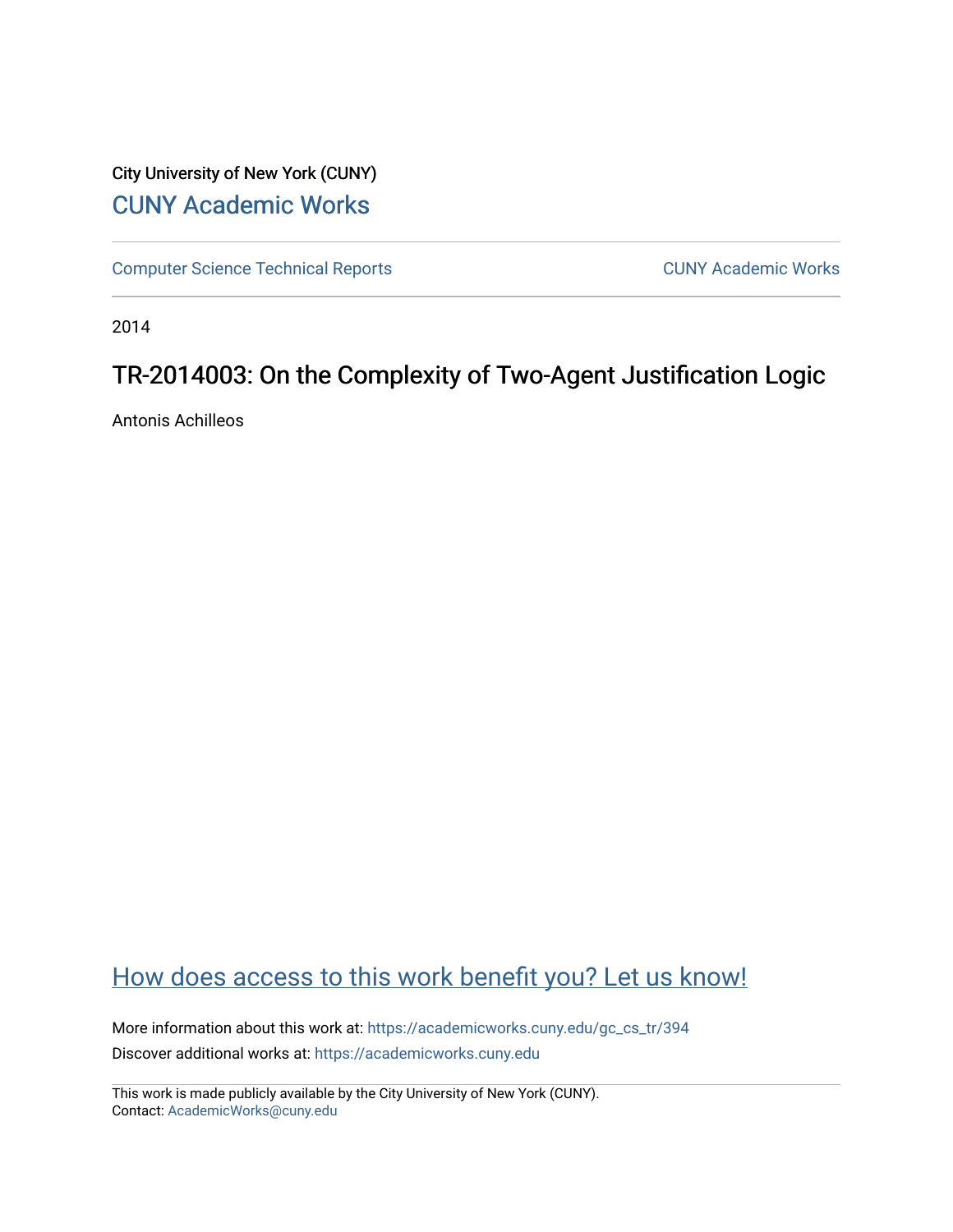# On the Complexity of Two-agent Justification Logic

Antonis Achilleos

The Graduate Center of CUNY 365 Fifth Avenue New York, NY 10016 USA aachilleos@gc.cuny.edu

#### Abstract

We investigate the complexity of derivability for two-agent Justification Logic. For this purpose we revisit Yavorskaya's two-agent LP with interactions (2008), we simplify the syntax and provide natural extensions. We consider two-agent versions of other justification logics as well as ways to combine two justification logics. For most of these cases we prove that the upper complexity bound established for the single-agent cases are maintained: these logics' derivability problem is in the second step of the polynomial hierarchy. For certain logics, though, we discover a complexity jump to PSPACE-completeness, which is a new phenomenon for Justification Logic.

## 1 Introduction

Justification Logic is a family of logics which models the way justifications interact with statements and can be viewed as an explicit counterpart of epistemic modal logic. It is often the case that we want to express statements of the form "agent A knows/believes  $\phi$  because of *justification* J". The most robust justification for a statement is a proof, We use LP, the logic of proofs to formalize statements of the form "J is a proof of  $\phi$ ". LP is chronologically the first member of the Justification Logic family, introduced in 1995 by Artemov([3]). Its original purpose was to demonstrate the connection between modal logic S4, intuitionistic logic and Peano arithmetic. Since then, several variations have been introduced (ex. [4, 7]), which resulted in a wide system of logics to model the interaction between belief, knowledge and justifications. Justification formulas are formed using propositional connectives and justification terms: if  $\phi$  is a formula and t a term,  $t: \phi$  is a formula. For a comprehensive review of Justification Logic, see [5].

An important aspect of Justification Logic is its complexity properties. It is known that all LP theorems can be easily translated to S4 theorems by replacing each term by a box  $(\Box)$  and on the other hand all S4 theorems can be translated to LP theorems by replacing each box by an appropriate term. This was already proven in the original paper by Artemov  $([3])$ . Ladner showed in [16] that **S4**-satisfiability (and thus, provability) is PSPACE-complete. Kuznets proved that LP-provability is in  $\Pi_2^p$  ([12]).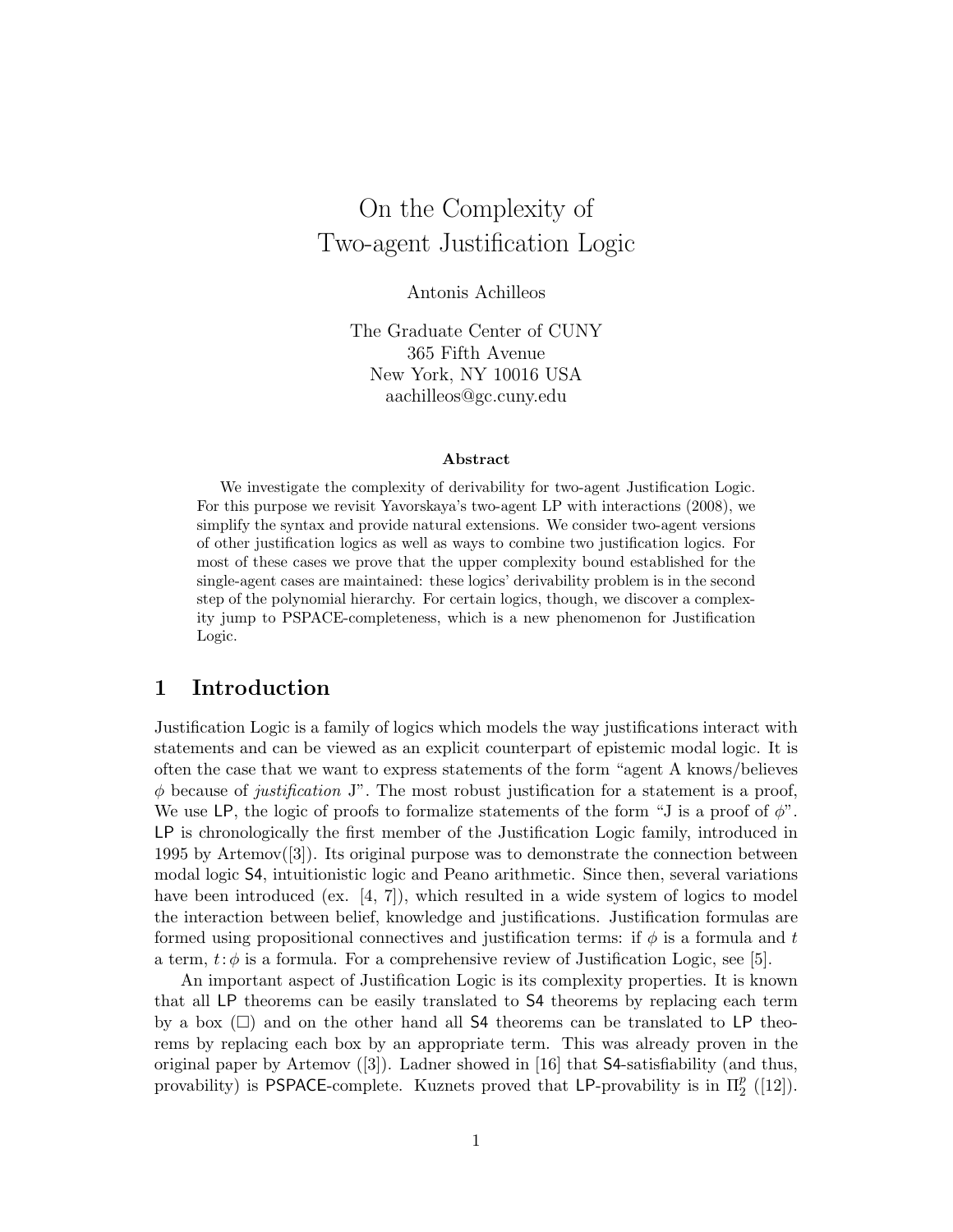Furthermore, if  $\phi$  is LP-provable, then there is a term t such that  $t:\phi$  is provable and vice-versa. Krupski has shown that LP-provability for formulas of the form  $t : \phi$  is in coNP ([11]). There is an easily recognizable class of terms t so that if a formula  $\phi$  is provable then  $t: \phi$  is provable for some such t and the provability of  $t: \phi$  is in P([6]). Of course, this does not simplify theoremhood of S4 (which is PSPACE-complete), but it demonstrates the complexity-theoretic difference between determining the provability of a modal statement and determining the provability of a modal statement when given appropriate evidence.

Our aim is to study epistemic situations where justifications matter. Thus it is useful to consider situations with multiple agents and also allow influence among the agents' justifications and beliefs. Yavorskaya in [21] presents two-agent versions of LP with interactions between the agents (agent 1 and agent 2). To describe the interactions, she introduced new operators on terms. In  $\mathsf{LP}^2$  the two agents do not interact with each other at all. In  $\mathsf{LP}_\uparrow^2$  one of the agents (agent 2) is more knowledgeable than the other: a justification of  $\phi$  for agent 1 can be converted to a justification of  $\phi$  for agent 2. In LP<sup>2</sup><sub>1</sub>, agent 2 is aware of the knowledge of agent 1: if agent 1 has justification  $t$  of a formula  $\phi$ , then agent 2 has justification of the fact that agent 1 has justification t of a formula  $\phi$ . LP<sup>2</sup><sub>11</sub> and LP<sup>2</sup><sub>11</sub> respectively extend these logics by also incorporating the converse of these interactions (swapping 1 and 2). We claim this is an important approach that will further illuminate the role of justification in epistemological situations.

In this paper we extend the above (from LP) to several justification logics and to additional two-agent versions. We present Yavorskaya's systems in a simplified notation. In fact we only keep the single-agent operators and allowing the two agents to use the same set of justifications. This results in a simpler system that resembles the original, single-agent one, and yet has the intrinsic features of a multi-agent system with interacting agents. We then provide a tableau procedure similar to the one that Kuznets used in [13]. Then we introduce and examine two-agent versions of other justification logics and extend the semantics and tableau rules for these cases. Finally, we examine what happens when each agent can be based on a different justification logic. We thus introduce and study two-agent logics which are combinations of two different justification logics. For some of these logics we discover a complexity jump to PSPACE-completeness. This is a different situation from what is the case for all (pure) justification logics whose complexity has been studied.

Other multi-agent justification logics have already been introduced (for example, see [8, 20]). They present a different approach. This paper focuses on interactions between the agents' justifications and not on any actual interaction between the agents themselves.

## 2 Two-agent Variations of LP

In this section we present Yavorskaya's systems in a simplified notation. In fact we only keep the single-agent operators and allow the two agents to use the same set of justifications. This results in a simpler system that resembles the original, single-agent one. We then provide a tableau procedure similar to the one that Kuznets used in [13].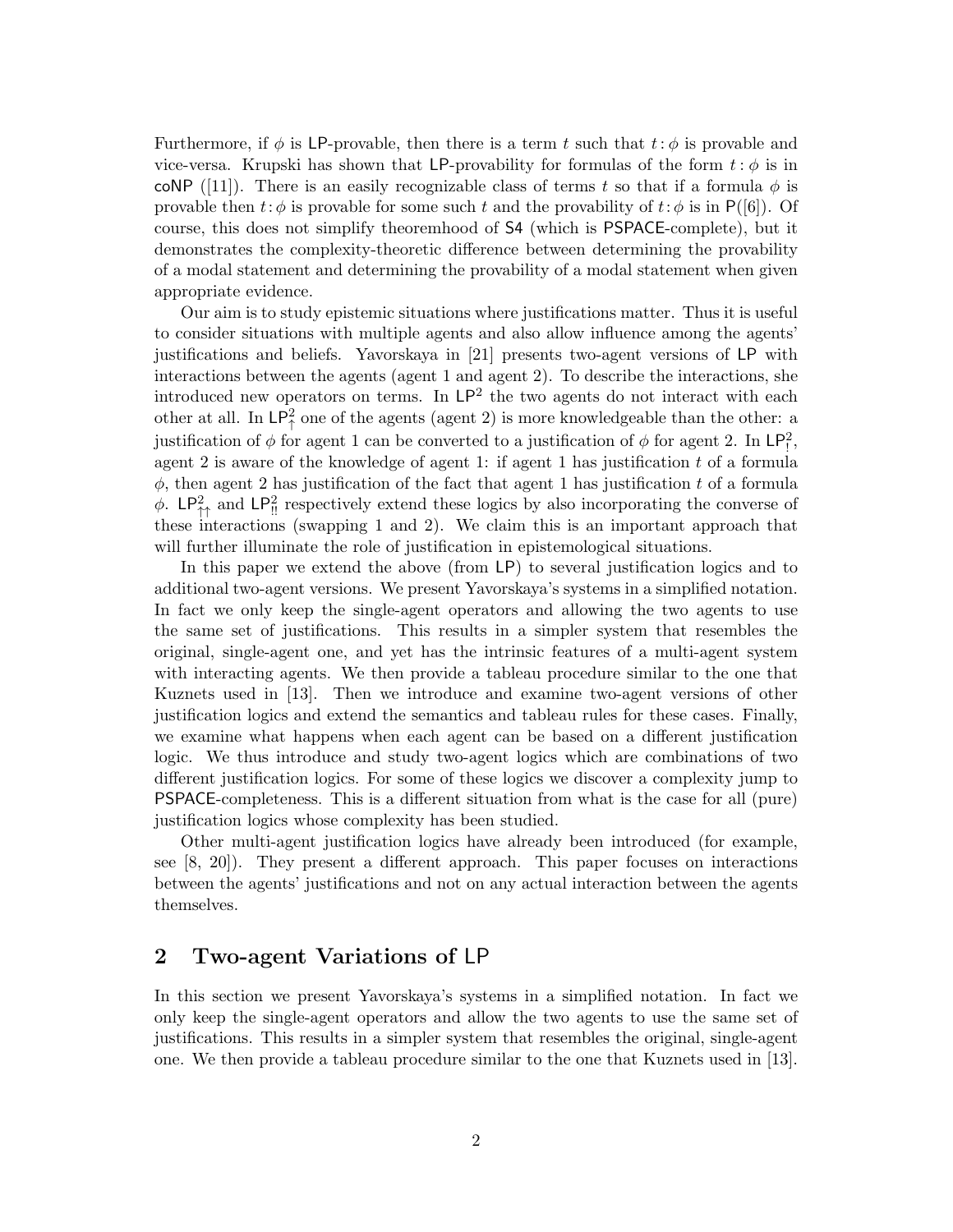### 2.1 Syntax, Axioms, and Semantics

We start by introducing the family of two-agent variations of LP we are about to study. We provide the syntax of the formulas, the axioms and rules of each logic and their semantics. The proofs of the propositions that appear in this section are very similar to the proofs of corresponding results for the single-agent logics and the reader can see [5] or [13] for an overview.

The justification terms of the language  $L_2$  include all constants  $c_1, c_2, c_3, \ldots$  and variables  $x_1, x_2, x_3, \ldots$  and if  $t_1$  and  $t_2$  are terms, then the following are also terms:  $[t_1 + t_2]$ ,  $[t_1 \cdot t_2]$ ,  $[t_1 \cdot t_1]$ . The set of terms will be referred to as  $Tm$ . We also use a set SLet of propositional variables, or sentence letters. These will usually be  $p_1, p_2, \ldots$ Formulas of the language  $L_2$  include all propositional variables and if  $\phi, \psi$  are formulas, t is a term, and  $i \in \{1,2\}$ , then the following are also formulas of  $L_2: \perp, \phi \rightarrow \psi$ ,  $t :_{i} \phi$ . The remaining propositional connectives, whenever needed, are treated as constructed from  $\rightarrow$  and  $\bot$  in the usual way:  $\neg a := a \rightarrow \bot$ ,  $a \lor b := \neg a \rightarrow b$ , and  $a \land b := \neg (\neg a \lor \neg b)$ .

The function of the operators  $\cdot$ ,  $+$  and  $\cdot$ ! becomes clear below as described by the axioms. Intuitively, · applies a justification for a statement  $A \rightarrow B$  to a justification for A and gives a justification for B. Using  $+$  we can combine two justifications and have a justification for anything that can be justified by any of the two initial terms - much like the concatenation of two proofs. Finally, ! is a unary operator called the proof checker. Given a justification t for  $\phi$ , it gives another one, !t, for the fact that t is a justification for  $\phi$ .

The logics use modus ponens as a derivation rule and some of the following axioms:

Propositional Axioms: Finitely many schemes of classical propositional logic;

Application:  $s:_{i}(\phi \rightarrow \psi) \rightarrow (t:_{i} \phi \rightarrow [s:t]:_{i} \psi);$ 

Concatenation:  $s: i \phi \rightarrow [s+t]: i \phi, s: i \phi \rightarrow [t+s]: i \phi;$ 

**Factivity:**  $t: i \phi \rightarrow \phi$ ;

Positive Introspection:  $t: i \phi \rightarrow !t : i t : i \phi;$ 

12-Verification:  $t:1 \phi \rightarrow t:2 t:1 \phi$ ;

21-Verification:  $t:2\phi \rightarrow !t:1 t:2\phi$ ;

12-Conversion:  $t:1 \phi \rightarrow t:2 \phi$ ;

**21-Conversion:**  $t:2 \phi \rightarrow t:1 \phi$ ,

where in the above,  $\phi$  and  $\psi$  are formulas in  $L_2$ , s, t are terms and  $i \in \{1,2\}$ .

 $(LP<sup>2</sup>)<sub>0</sub>$  is the logic with modus ponens as a derivation rule and the Propositional Axioms, Application, Concatenation, Factivity and Positive Introspection as axioms.  $(LP_1^2)_{\emptyset}$ is  $(LP^2)_{\emptyset} + 12$ -Verification;  $(LP^2)_{\emptyset}$  is  $(LP^2)_{\emptyset} + 12$ -Conversion;  $(LP^2)_{\emptyset}$  is  $(LP^2)_{\emptyset} + 12$ -Verification + 21-Verification;  $(LP_{CC}^2)_{\emptyset}$  is  $(LP^2)_{\emptyset}$  + 12-Conversion + 21-Conversion.<sup>2</sup>

 $1$ [ and ] are used instead of parentheses inside justification terms. The purpose of this is to make it easier to distinguish between formulas and terms. This is due to Sergei Artemov.

<sup>&</sup>lt;sup>2</sup>The analogues of  $\mathsf{LP}_C^2$  and  $\mathsf{LP}_{CC}^2$  in [21] are called  $\mathsf{LP}_\uparrow^2$  and  $\mathsf{LP}_{\uparrow\uparrow}^2$  respectively.  $\uparrow$  is the conversion operator, which we do not use, so for this paper we thought it more appropriate to use *C* instead of ↑.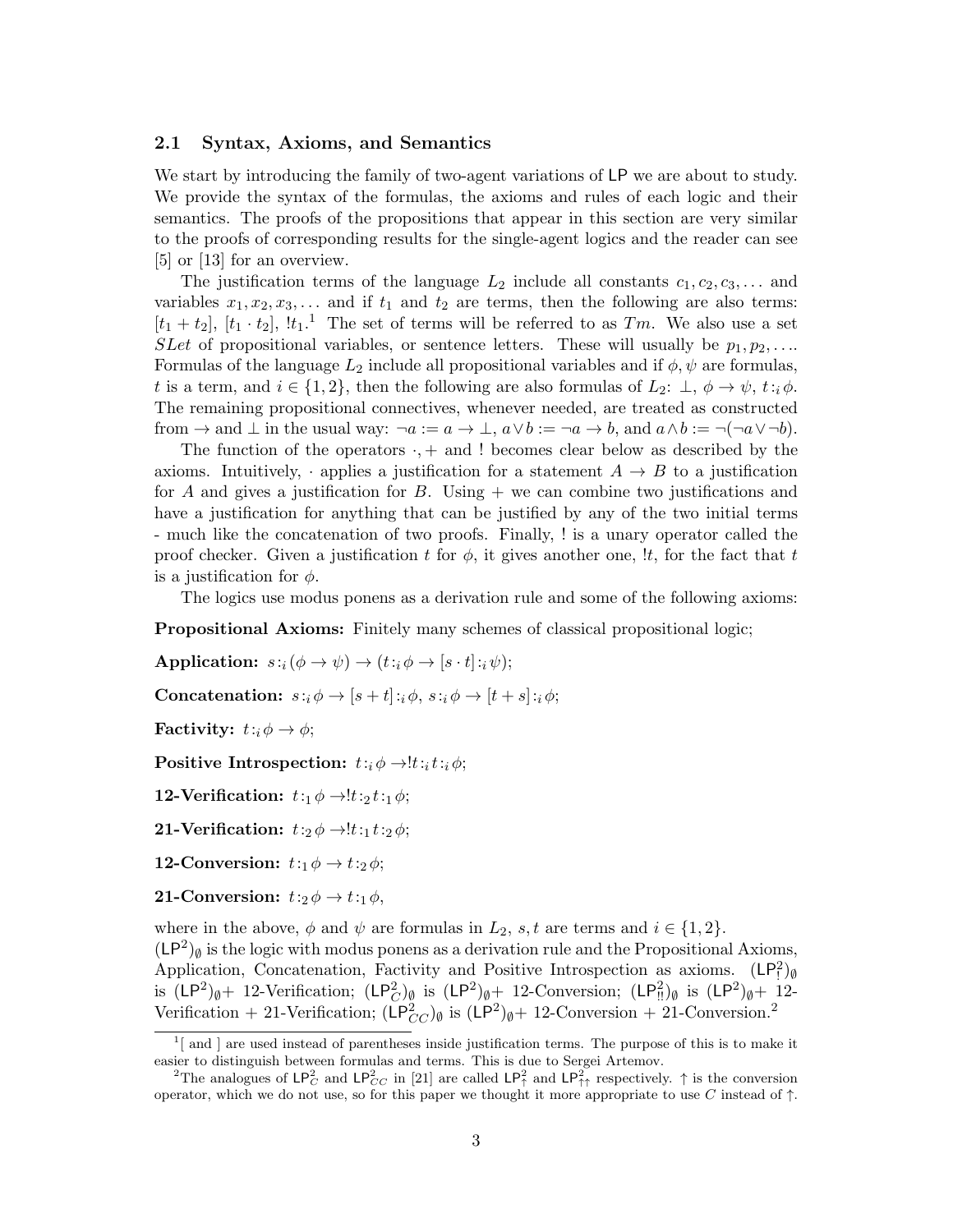A constant specification for a J from  $\mathsf{LP}^2$ ,  $\mathsf{LP}^2_C$ ,  $\mathsf{LP}^2_{CC}$ ,  $\mathsf{LP}^2_{\mathsf{I}}$ , and  $\mathsf{LP}^2_{\mathsf{II}}$  is any set

 $\mathcal{CS} \subseteq \{c : i \in [n]\}.$ 

We say that axiom A is justified by a constant c for agent i, when  $c : i A \in \mathcal{CS}$ .

A constant specification is: axiomatically appropriate if each axiom is justified by at least one constant, schematic if every constant justifies only a certain number (possibly zero) of schemes from the ones above (which implies that if c justifies  $A$  for  $i$  and  $B$ results from A and substitution, then c justifies  $B$  for i) and schematically injective if it is schematic and every constant justifies at most one scheme.

Let  $cl_2(\mathcal{CS})$  be the smallest set such that  $\mathcal{CS} \subseteq cl_2(\mathcal{CS})$  and for every  $t : i \phi \in cl_2(\mathcal{CS})$ , it is also the case that for every  $j \in \{1,2\}$ ,  $!t:j \, t:j \, \phi \in cl_2(\mathcal{CS})$ . Then,  $J_{\mathcal{CS}}$  is  $J_{\emptyset} + R4_{\mathcal{CS}}^2$ , where  $R4^2_{CS}$  introduces exactly the elements of  $cl_2(\mathcal{CS})$ .<sup>3</sup>

If we map each formula to a propositional formula by just removing all terms, it is easy to see that each axiom is mapped to a propositional tautology and that modus ponens preserves the mapping. Thus, we conclude that each of the logics defined above is consistent. In fact, this reasoning can be applied to all the logics that will follow and thus from now and on we will assume each logic we present is consistent.

The following proposition's version for single-agent logics is a characteristic result in justification logic and can be proven by induction on  $\phi$ . It also holds for all the logics presented above, as well as for the ones that follow.

Proposition 1. If CS is an axiomatically appropriate constant specification CS and  $\phi_1, \ldots, \phi_k \vdash \phi$ , then for any  $i \in \{1,2\}$ , there is some term  $t(t_1, \ldots, t_k)$  depending on terms  $t_1, \ldots, t_k$ , such that  $t_1 :_{i} \phi_1, \ldots, t_k :_{i} \phi_k \vdash t(t_1, \ldots, t_k) :_{i} \phi$ .

*Proof.* By induction on the proof of  $\phi$ : If  $\phi$  is an axiom, or introduced by  $R4_{CS}^2$ , then by rule  $R4^2_{CS}$ , the proposition holds. Furthermore the theorem obviously holds for any  $\phi_i, i \in [k]$ . This covers the base cases. Using the application axiom, if  $\phi$ is the result of  $\psi$ ,  $\chi$  and modus ponens, since the proposition holds for  $\psi$ ,  $\chi$ , then  $t_1 : i \phi_1, \ldots, t_k : i \phi_k \vdash r : i \psi, s : i \chi$  and thus for  $t = [r \cdot s], t_1 : i \phi_1, \ldots, t_k : i \phi_k \vdash t : i \phi_k$ and this completes the inductive proof. П

We now introduce models for our logic. In the single-agent cases, M-models (introduced in [15, 18]) and F-models (introduced in [10, 15, 19]) are used and they are both useful in the study of complexity issues. For the purposes of this section, M-models are sufficient.

**Definition 1.** An M-model M for J is a triple  $(A_1, A_2, V)$ , where for  $i \in \{1,2\}$ ,  $\mathcal{A}_i : (Tm \times L_n) \longrightarrow \{true, false\}$  and  $\mathcal{V} : SLet \longrightarrow \{true, false\}$ . Furthermore,  $\mathcal{A}_1, \mathcal{A}_2$ will often be seen and referred to as  $A: \{1,2\} \times Tm \times L_2 \longrightarrow \{true, false\}$  and A is called an admissible evidence function. Additionally,  $A$  must satisfy the following conditions for every  $i, j \in \{1, 2\}$ :

Application closure: for any formulas  $\phi$ ,  $\psi$  and justification terms t, s, if  $A_i(s, \phi \to \psi) = \text{true}$  and  $A_i(t, \phi) = \text{true}$ , then  $A_i(s \cdot t, \psi) = \text{true}$ .

<sup>&</sup>lt;sup>3</sup>A motivation for  $R4_{\mathcal{CS}}^2$  is that we want all agents to be aware of propositions provable in the logic.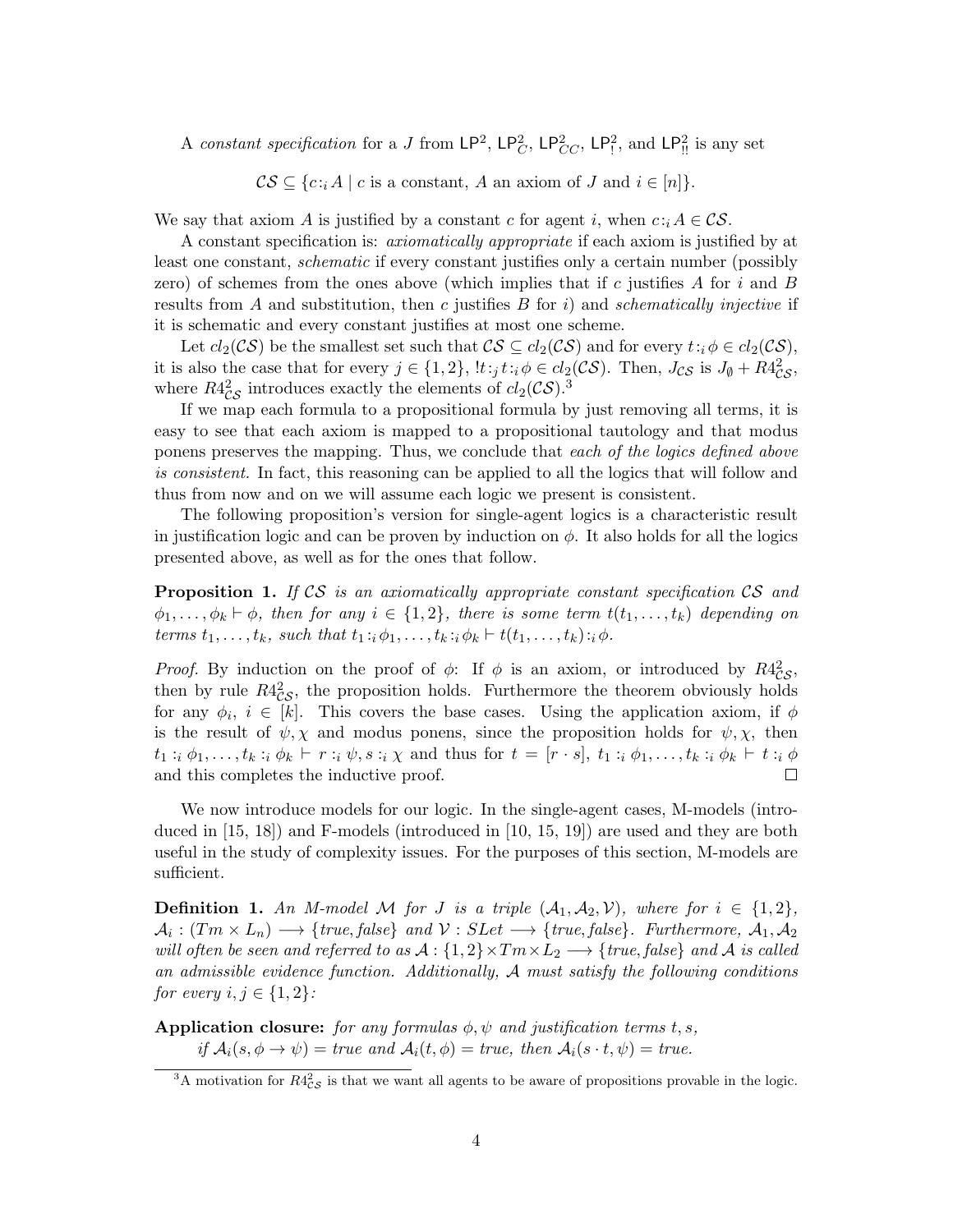**Sum closure:** for any formula  $\phi$  and justification terms t, s, if  $A_i(t, \phi) = true \text{ or } A_i(s, \phi) = true, \text{ then } A_i(t + s, \phi) = true.$ 

CS-closure: for any  $t : \phi \in cl_2(\mathcal{CS})$ ,  $\mathcal{A}_i(t, \phi) = \text{true}$ .

Positive Introspection Closure: If  $\mathcal{A}_i(t, \phi) = \text{true}$ , then  $\mathcal{A}_i(t, t_i, \phi) = \text{true}$ .

**Verification Closure:** If the logic includes ij-Verification and  $A_i(t, \phi) = true$ , then  $\mathcal{A}_i(lt,t_i;\phi) = true.$ 

Conversion Closure: If the logic includes ij-Conversion, then if  $A_i(t, \phi) = true$ , then  $A_i(t, \phi) = true$ .

Truth in the model is defined in the following way:

- $M \not\models \bot$ .
- If p is a propositional variable, then  $\mathcal{M} \models p$  iff  $\mathcal{V}(p) = true$
- If  $\phi, \psi$  are formulas, then  $\mathcal{M} \models \phi \rightarrow \psi$  if and only if  $M \models \psi$ , or  $\mathcal{M} \not\models \phi$ .
- If  $\phi$  is a formula and t a term, then  $\mathcal{M} \models t :_{i} \phi$  if and only if  $\mathcal{A}_i(t, \phi) = true$  and  $\mathcal{M} \models \phi$ .

It can be proven that each of these logics is sound and complete with respect to its M-models. The reader is referred to the corresponding proofs for the single-agent cases, or to section 4, where we prove a different, general result, but that proof can be altered and simplified to prove soundness and completeness for this case as well.

#### 2.2 Tableau rules

In the same way as in [13], we present tableau rules to establish that satisfiability for these variants of two-agent LP is in  $\Sigma_2^p$ , as it was argued in [21].

The formulas used in the tableau procedure below are prefixed by  $T$  or  $F$ . The tableau procedure includes rules to decompose an  $L_2$  formula to simpler subformulas. These are the following. For any term t, agent  $i = 1, 2$  and formulas  $\phi, \psi$ ,

$$
\frac{T \phi \to \psi}{F \phi \quad | \quad T \psi} \qquad \frac{F \phi \to \psi}{T \phi} \qquad \frac{T t :_{i} \phi}{T \phi} \qquad \frac{F t :_{i} \phi}{F \phi \quad | \quad F *_{i} (t, \phi)}
$$
\n
$$
F \psi \qquad \qquad T *_{i} (t, \phi)
$$

The two rules on the left will be referred to as the propositional rules and the ones on the right as the term rules. Formulas of the form  $*_i(t, \phi)$ , where  $t : i \phi$  a formula, are called  $*$ -expressions. The tableau procedure for  $\phi$  starts from T  $\phi$  and using the rules above it (non-deterministically and in polynomial time) constructs a branch. If at some point the branch includes T  $\psi$  and F  $\psi$  at the same time, the branch is propositionally closed. If we reach a branch closed under the rules (which we will call complete) and not propositionally closed, then it is accepting if and only if there is some admissible evidence function, A, such that for every  $T *_{i} (t, \psi)$  in the branch,  $A_{i}(t, \psi) = true$  and for every  $F *_{i} (t, \psi)$  in the branch,  $\mathcal{A}_{i}(t, \psi) = false$ . This last condition is in coNP, by a straightforward variation of the algorithm from [13] and [17], so confirming that there is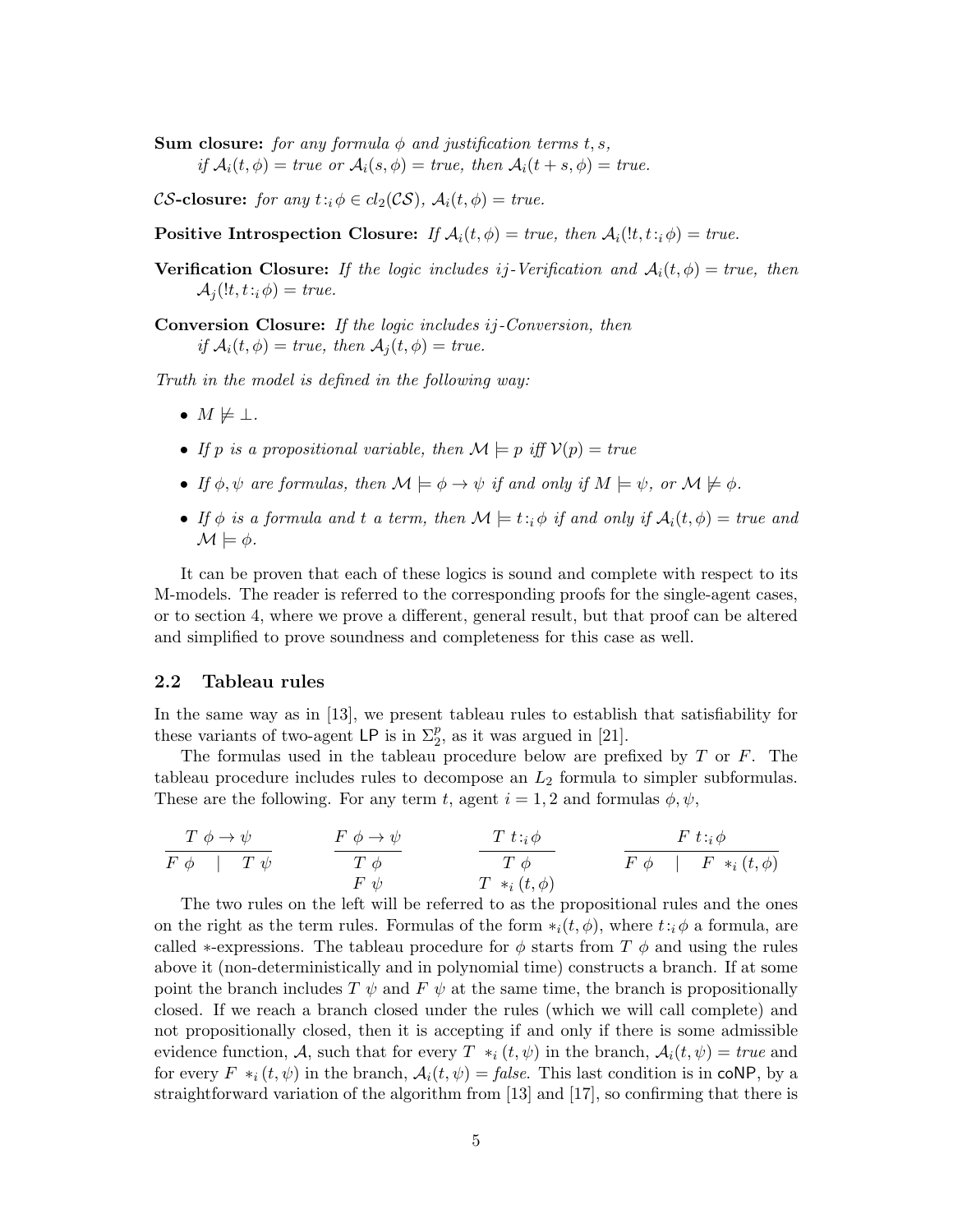|                                                                  | Base logic                  | Contributes the Axioms: |                        |  |
|------------------------------------------------------------------|-----------------------------|-------------------------|------------------------|--|
|                                                                  | $\mathcal{J}=\mathsf{J}$    | No additional axioms    |                        |  |
|                                                                  | $J = JD$                    | Consistency             |                        |  |
|                                                                  | $\mathcal{J} = JT$          | Factivity               |                        |  |
|                                                                  | $\mathcal{J} = \mathsf{J}4$ | Positive Introspection  |                        |  |
|                                                                  | $\mathcal{J} =$ JD4         | Consistency and         |                        |  |
|                                                                  |                             | Positive Introspection  |                        |  |
|                                                                  | $\mathcal{J} = \mathsf{LP}$ | Factivity and           |                        |  |
|                                                                  |                             |                         | Positive Introspection |  |
| The Logic's Subscript                                            |                             | Contributes the Axioms: |                        |  |
| $\mathcal{J}^2$                                                  |                             | No additional axioms    |                        |  |
|                                                                  |                             | 12-Verification         |                        |  |
| $\frac{\overline{\mathcal{J}^2_{\rm I}}}{\mathcal{J}^2_{\rm C}}$ |                             | 12-Conversion           |                        |  |
|                                                                  |                             | 12-Verification and     |                        |  |
|                                                                  |                             | 21-Verification         |                        |  |
| $\mathcal{J}_{C\varOmega}^2$                                     |                             | 12-Conversion and       |                        |  |
|                                                                  |                             | 21-Conversion           |                        |  |

Figure 1: The axioms for logic  $(\mathcal{J}_s^2)_{CS}$ , where  $\mathcal{J} \in \{J, JD, JT, JA, JD4, LP\}$  and the subscript s is either empty or one of  $!, C, \ldots, CC$ .

an accepting branch for a formula  $\phi$  is in  $\Sigma_2^p$ . We can furthermore construct a model for  $\phi$  from a complete accepting branch and vice-versa: to construct a model,  $\mathcal{V}(p) = true$ iff  $T$  p appears and  $\mathcal A$  is guaranteed by the acceptance condition, while to construct a branch, make sure the model satisfies all that is nondeterministically produced by the rules - for  $T *_{i}(t, \psi)$  this means  $\mathcal{A}_{i}(t, \psi) = true$  and for F x it means T x is not satisfied. What remains is an inductive argument that the model then satisfies  $\phi$ , or respectively that the branch is accepting. This settles that satisfiability for any of these logics is in  $\Sigma_2^p$ .

## 3 Two-agent Versions of Other Justification Logics

We can easily define two-agent versions of other justification logics as well. For each of J, JT, J4, JD, and JD4 as the base logic  $\mathcal{J}$ , we define  $\mathcal{J}^2$ ,  $\mathcal{J}_1$ ,  $\mathcal{J}_2$ ,  $\mathcal{J}_3$ ,  $\mathcal{J}_4$ , and  $\mathcal{J}_{CC}$ . If JT is the base logic, then it suffices to remove the Positive Introspection axiom from the corresponding logic's axioms; if J4 is the base logic we remove the Factivity axiom; by removing both the Factivity and the Positive Introspection Axiom, J is the base logic. When JD4 is the base logic (resp. JD), then in addition to removing Factivity (resp. and Positive Introspection), we need to add Consistency to the set of axioms:  $\neg t:_{i} \bot$ . The tables of figure 1 give the axioms for each of these two-agent logics, depending on the base logic and the interactions.

In the same way, M-models for logics based on JT result from the M-models for the corresponding logics based on LP, as defined in the previous section by removing the Positive Introspection Closure condition for the admissible evidence functions. In fact,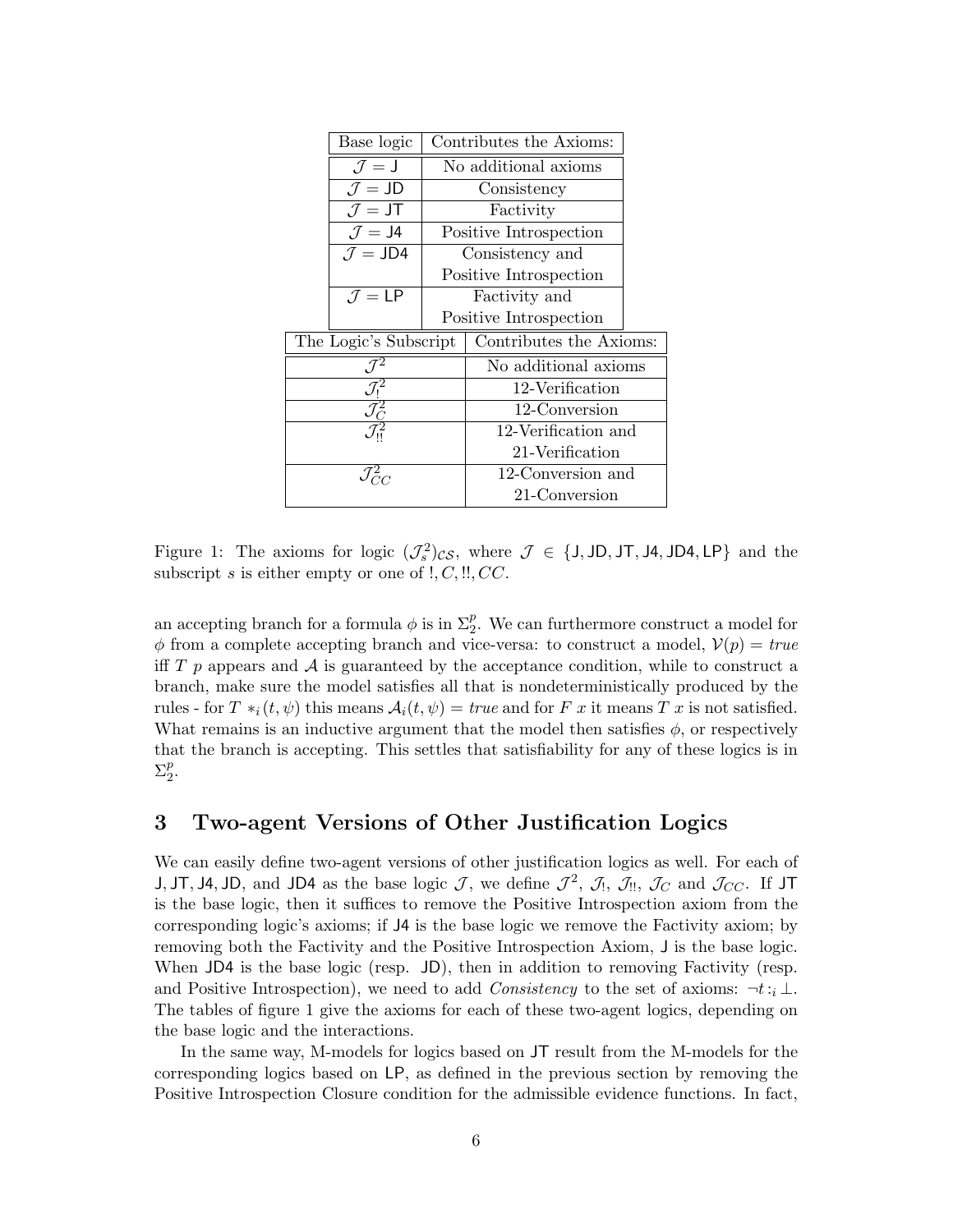whenever a logic lacks Positive Introspection, M-models for that logic do not have the Positive Introspection closure condition for the admissible evidence functions. Whenever the logic lacks Factivity, the definition of truth in the model changes to  $\mathcal{M} \models t:_{i} \phi$  if and only if  $A_i(t, \phi) = true$ . This is enough to define M-models for the two-agent versions of J, JT, and J4, but M-models for JD and JD4 must also include the Consistent Evidence condition for the admissible evidence functions:  $A_i(t, \perp) = \text{false}$ .

To decide satisfiability for each of these logics, we have three cases. In the case of the base logic being JT, we can simply use the same tableau rules as for the two-agent logics based on LP. The difference in the base logic is reflected in the procedure that handles the construction of the admissible evidence functions. If the base logic is either J or J4, we have to change the term rules to the following ones and the rest is the same: for any term t, agent  $i = 1, 2$  and formula  $\phi$ ,

$$
\frac{T \ t :_{i} \phi}{T \ *\_{i} (t, \phi)} \qquad \qquad \frac{F \ t :_{i} \phi}{F \ *\_{i} (t, \phi)}
$$

The third case is when the base logic has the Consistency axiom, namely, it is either JD or JD4. Unfortunately in this case we cannot simply make a small change to the tableau rules to decide satisfiability. The logics based on JD and JD4 include the additional Consistent Evidence condition, which is not a closure condition and thus cannot be handled by a straightforward variation of the above procedures. For these logics we will adjust the methods introduced in [13] for JD and in [1] for JD4.

### 3.1 Satisfiability of Two-agent Logics Based on JD and JD4

To study the satisfiability of the two-agent versions of JD and JD4 we introduce Fmodels for these logics. F-models for LP were introduced by Fitting in [10] and are a combination of Kripke models and M-models. Let  $\mathcal J$  be one of  $(JD^2)_{CS}$ ,  $(JD^2_C)_{CS}$ ,  $(JD_{CC}^2)_{CS}$ ,  $(JD_!^2)_{CS}$ ,  $(JD_!^2)_{CS}$ ,  $(JD4^2)_{CS}$ ,  $(JD4^2_C)_{CS}$ ,  $(JD4^2_C)_{CS}$ ,  $(JD4^2_C)_{CS}$ , and  $(JD4^2_E)_{CS}$ .

**Definition 2.** An F-model M for J is a tuple  $(W, R_1, R_2, A_1, A_2, V)$ , where W a nonempty set of states (occasionally referred to as worlds),  $R_1, R_2 \subseteq W^2$  are binary relations on W, for  $i \in \{1,2\}$ ,  $\mathcal{A}_i : (Tm \times L_n) \longrightarrow 2^W$ , and  $\mathcal{V} : SLet \longrightarrow 2^W$ . Furthermore,  $A_1, A_2$  will often be seen and referred to as  $A: \{1,2\} \times T_m \times L_2 \longrightarrow 2^W$  and A is called an admissible evidence function. Additionally, A must satisfy the following conditions for every  $i, j \in \{1, 2\}$ :

Application closure: for any formulas  $\phi, \psi$  and justification terms t, s,

$$
\mathcal{A}_i(s, \phi \to \psi) \cap \mathcal{A}_i(t, \phi) \subseteq \mathcal{A}_i(s \cdot t, \psi).
$$

**Sum closure:** for any formula  $\phi$  and justification terms t, s,

$$
\mathcal{A}_i(t,\phi) \cup \mathcal{A}_i(s,\phi) \subseteq \mathcal{A}_i(t+s,\phi).
$$

CS-closure: for any  $t : i \phi \in cl^2(\mathcal{CS})$ ,  $\mathcal{A}_i(t, \phi) = W$ .

Positive Introspection Closure: If the logic includes the Positive Introspection axiom (is based on JD4), then  $A_i(t, \phi) \subseteq A_i(l, t_i, \phi)$ .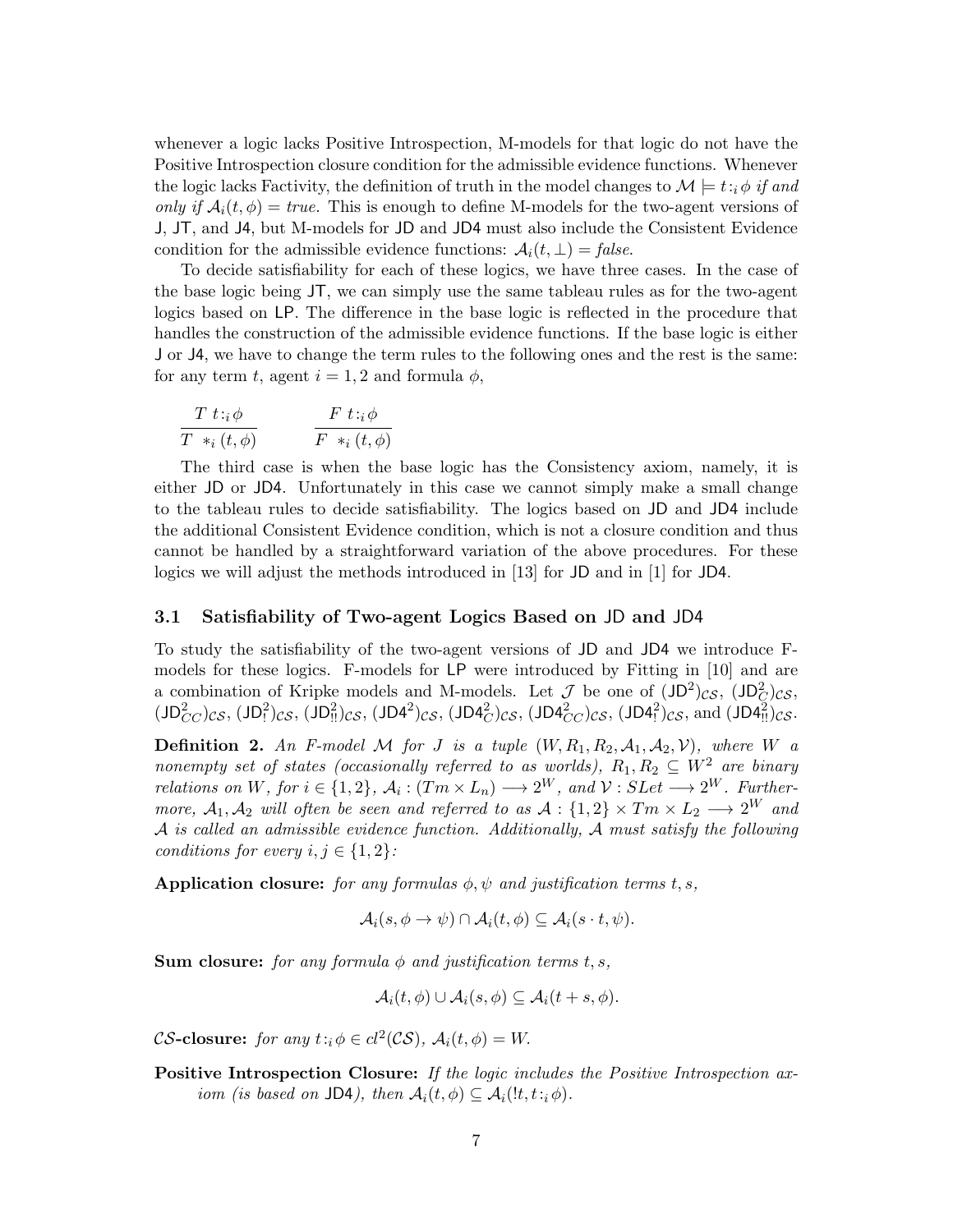Distribution: If the logic includes Positive Introspection, then for any formula  $\phi$ , justification term t, and  $a, b \in W$ , if  $aR_i b$  and  $a \in \mathcal{A}_i(t, \phi)$ , then  $b \in \mathcal{A}_i(t, \phi)$ .

**Verification Closure:** When a logic has ij-Verification,  $A_i(t, \phi) \subseteq A_i(t, t_i, \phi)$ .

**Conversion Closure:** When a logic has ij-Conversion,  $A_i(t, \phi) \subseteq A_i(t, \phi)$ .

V-Distribution: If the logic includes i.j-Verification, then for any formula  $\phi$ , justification term t, and  $a, b \in W$ , if  $aR_i b$  and  $a \in \mathcal{A}_i(t, \phi)$ , then  $b \in \mathcal{A}_i(t, \phi)$ .

The accessibility relations,  $R_1, R_2$ , must satisfy the following conditions: for every  $i \in \{1, 2\},\$ 

- $R_i$  must be serial  $(\forall a \in W \exists b \in W \ aR_i b).$
- If the logic includes the Positive Introspection axiom, then  $R_i$  must be transitive (if  $aR_i bR_i c$ , then  $aR_i c$ ).
- If the logic includes ij-Verification, then for any  $a, b, c \in W$ , if  $aR_j bR_i c$ , we also have  $aR_ic$ .
- If the logic includes ij-Conversion, then  $R_j \subseteq R_i$ .

Truth in the model is defined in the following way:

- $M, u \not\models \bot.$
- If p is a propositional variable, then  $\mathcal{M}, u \models p$  iff  $u \in V(p)$
- If  $\phi, \psi$  are formulas, then  $\mathcal{M}, u \models \phi \rightarrow \psi$  if and only if  $M, u \models \psi$ , or  $\mathcal{M}, u \not\models \phi$ .
- If  $\phi$  is a formula and t a term, then  $\mathcal{M}, u \models t : \phi$  if and only if  $u \in \mathcal{A}_i(t, \phi)$  and for every  $v \in W$  such that  $uR_i v$ ,  $\mathcal{M}, v \models \phi$ .

If  $(W, R_1, R_2, A_1, A_2, V)$  an F-model for logic J, then  $(W, R_1, R_2)$  is a frame for  $J.$  (JD<sup>2</sup>)cs, (JD<sub>C</sub>)cs, (JD<sub>C</sub>)cs, (JD<sub>1</sub><sup>2</sup>)cs, (JD<sub>1</sub><sup>2</sup>)cs, (JD4<sup>2</sup>)cs, (JD4<sup>2</sup>c)cs, (JD4<sup>2</sup>cc)cs,  $(JD4_i^2)_{CS}$ , and  $(JD4_{\cdot\cdot}^2)_{CS}$  are sound and complete with respect to their F-models, as long as  $\mathcal{CS}$  is axiomatically appropriate. They are also sound and complete w.r.to their F-models that satisfy the Strong Evidence property:  $\mathcal{M}, u \models t : \phi \text{ iff } u \in \mathcal{A}_i(t, \phi)$ . See section 4 for a more formal treatment of this claim.

It is not hard to define F-models for the other logics as well. When instead of the Consistency axiom the logic has the Factivity axiom, then  $R_1, R_2$  need to be reflexive instead of just serial. On the other hand, if the logic has neither Factivity nor Consistency as axioms, then  $R_1, R_2$  are neither required to be serial nor reflexive. Again, these notions are made precise in section 4 for a more general case.

Now we look into the satisfiability problem for each of  $(JD^2)_{CS}$ ,  $(JD^2_{C} )_{CS}$ ,  $(JD^2_{CC})_{CS}$ ,  $(JD_1^2)c_s$ ,  $(JD_{1!}^2)c_s$ ,  $(JD4^2)c_s$ ,  $(JD4^2c)c_s$ ,  $(JD4^2c_c)c_s$ ,  $(JD4^2c_s)c_s$ , and  $(JD4^2c_s)c_s$  separately. Actually,  $J\Box_{CC}^2/cs$  and  $J\Box_{CC}^2/cs$  will not be considered, as they are essentially the one-agent logics  $JD_{CS}$  and  $JD_{CS}$ , respectively:<sup>4</sup> for these logics,  $t :_1 \phi \leftrightarrow t :_2 \phi$  is a

<sup>&</sup>lt;sup>4</sup>We would need to adjust  $\mathcal{CS}$  for a single-agent logic, but it is not hard to imagine a straightforward way to do this.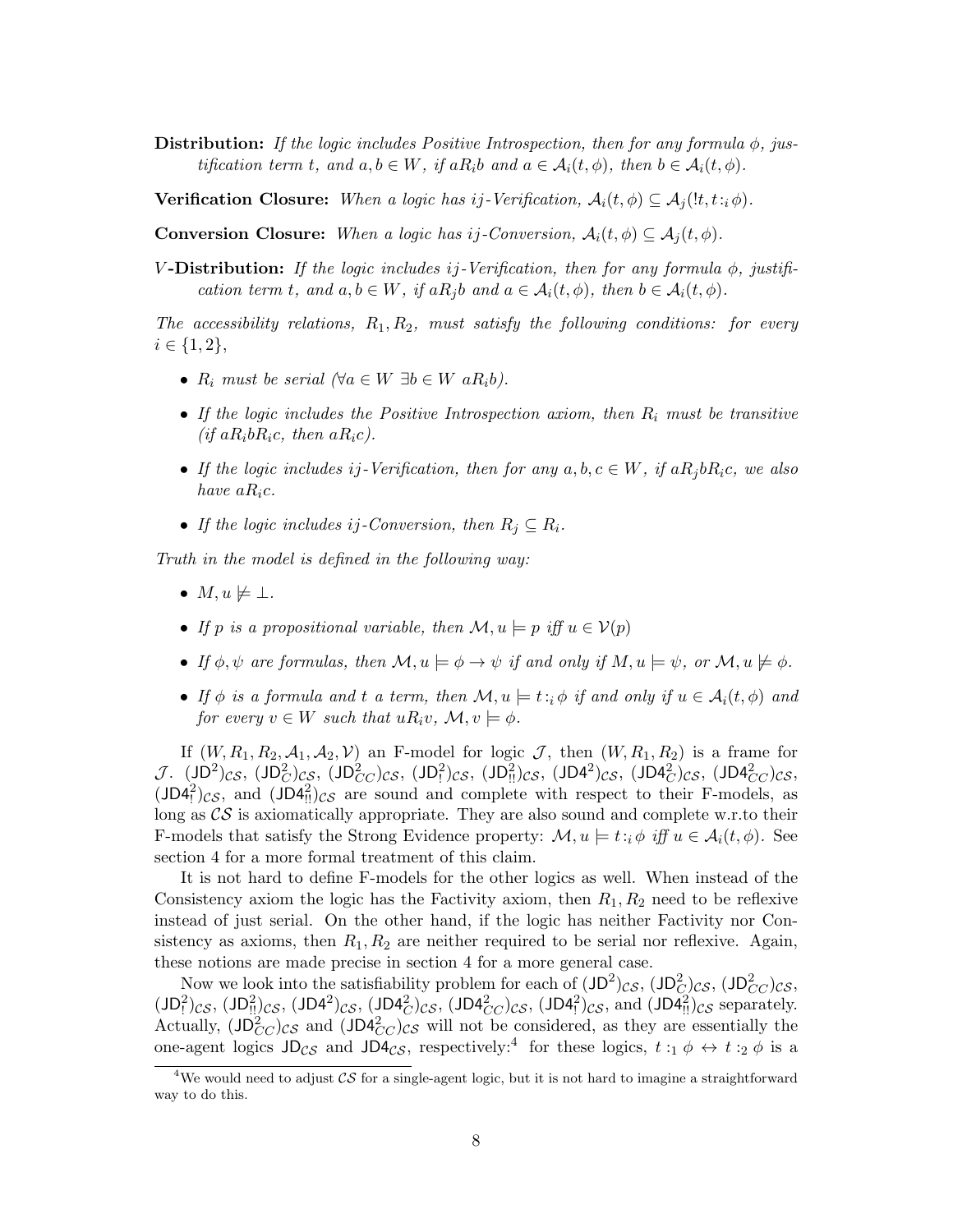$*{\mathcal{CS}}(\mathcal{F})$  Axioms:  $w *_i(t, \phi)$ , where  $w \in W$ and  $t:_{i} \phi \in cl_n(\mathcal{CS})$  $*App(F):$  $w *_{i} (s, \phi \rightarrow \psi) \qquad w *_{i} (t, \phi)$  $w *_{i} (s \cdot t, \psi)$  $\ast Sum(\mathcal{F})$ :  $w *_{i} (t, \phi)$  $w *_{i} (s + t, \phi)$  $w *_{i}(s, \phi)$  $w *_{i} (s + t, \phi)$  $\ast$ **Dis**(*F*): If  $(a, b) \in R_i$  and the logic has Positive Introspection,  $a *_{i} (t, \phi)$  $b *_{i} (t, \phi)$  $*V(\mathcal{F})$ : If the logic has *ij*-Verification,  $w *_{i} (t, \phi)$  $w *_{j} (!t, t :_{i} \phi)$  $\ast\mathbf{C}(\mathcal{F})$ : If the logic has *ij*-Conversion,  $w *_{i} (t, \phi)$  $w *_{j} (t, \phi)$ ∗**V-Dis** $(F)$ : If  $(a, b) \in R_i$  and the logic has  $ij$ -Verification,  $a *_{i} (t, \phi)$  $b *_{i} (t, \phi)$ 

Figure 2: The \* $\mathcal{L}_{\mathcal{S}}(\mathcal{J})$ -calculus includes the above axioms and rules, for every  $i, j \in \{1, 2\}, w \in W$ , s, t terms,  $\phi, \psi$  formulas, where  $\mathcal{F} = (W, R_1, R_2)$ .

theorem for every  $t, \phi$ , so there is no actual difference between the two agents.<sup>5</sup> From now and on we assume  $\mathcal{CS}$  is axiomatically appropriate and schematic.

The ∗-calculus We introduce the ∗-calculus for logic J on frame  $\mathcal{F}$ , an invaluable tool when studying the complexity of justification logic. In the treatment of the logics we have encountered so far the calculus was actually used silently in the background without mentioning as part of the tableau procedures. The calculus is given in figure 2. The ∗-calculus was first introduced in [11], but its origins can be found in [18]. The form on which the one in this section is based is from [13]. The following claims can be proven with simple variations of the proofs in [11] and [13]. Notice that the calculus rules correspond to the closure conditions of the admissible evidence functions. In fact and because of this, given a frame  $\mathcal{F} = (W, R_1, R_2)$  and a set S of  $*$ -expressions prefixed by states of the frame, the function A such that  $\mathcal{A}_i(t, \phi) = \{w \in W | S \vdash_{* \mathcal{F}_S(\mathcal{J})} w *_{i}(t, \phi)\}\$ is an admissible evidence function and in fact it is the minimal admissible evidence function such that for every  $w *_{i} (t, \phi) \in S$ ,  $w \in \mathcal{A}_{i}(t, \phi)$ .

If  $CS \in \mathsf{P}$ , then deciding for some finite S and F if  $S \vdash_{* \mathcal{F}_S(\mathcal{J})} w *_{i}(t, \phi)$  is in NP. The nondeterministic algorithm which decides derivability in the ∗-calculus, can first guess the derivation tree, which is bounded in size by  $2|t|\cdot|\mathcal{F}|$  and has ∗-expressions for nodes. At this step the algorithm guesses and for every node v  $*_j$  (s,  $\psi$ ) it fills in v, j, s, but

<sup>&</sup>lt;sup>5</sup>This is different from what is the case in [21], as there the conversion operator,  $\uparrow$ , keeps track of justification conversions and each agent has their own separate set of terms.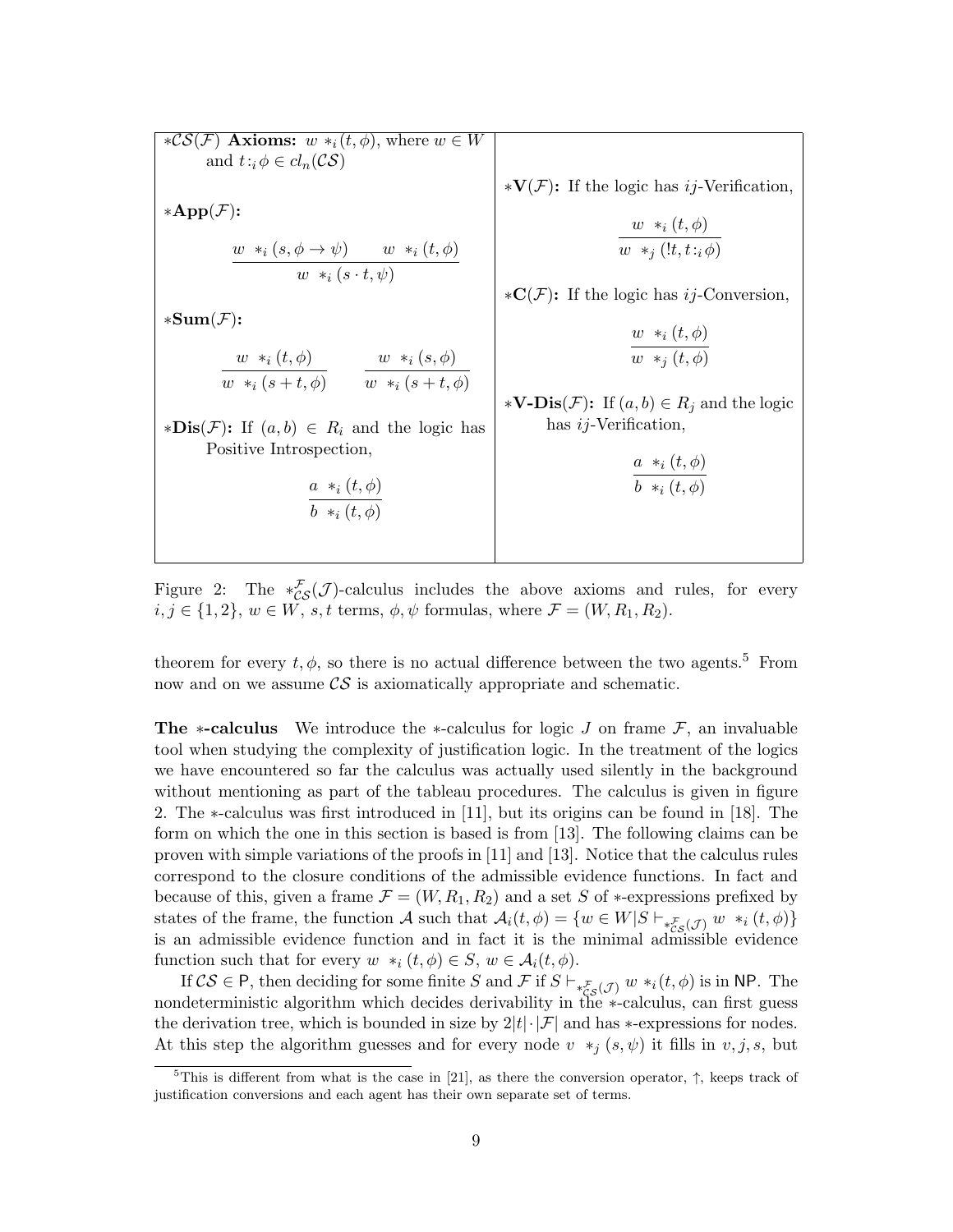with the exception of the formulas  $\psi$ . Then, the algorithm fills in these formulas for the leaves of the tree by guessing an appropriate formula (or scheme), which could either be an element of S, or in case s is a constant, the formula (scheme in this case  $-\mathcal{CS}$  is schematic) can be a product of  $R4^2_{CS}$ . The algorithm then in turn and for each node unifies the formulas of its children trying to result in a valid derivation of  $w *_{i} (t, \phi)$ . If it succeeds, then it accepts; otherwise it rejects.

When  $J, CS, F$  are clear from the context,  $*_{CS}^{L}(J)$  will simply be referred to as  $*$ .

We prove that satisfiability for the two-agent logics based on JD and JD4 is in  $\Sigma_2^p$ . We look at each case separately.

For  $\left(\text{JD}^2\right)_{\text{CS}}$  we use the F-models presented above to give tableau rules. These rules are:

$$
\begin{array}{c|c}\n\hline\nw T \phi \rightarrow \psi & w F \phi \rightarrow \psi \\
\hline\nw F \phi & w T \psi & w T \phi & w T t : \phi \\
\hline\nw F \psi & w F \psi & w T *_{i} (t, \phi) \\
\hline\n\end{array}
$$
\nTo test the satisfiability of  $\phi$ , the tableau procedure starts from 0  $T \phi$ . When all

applicable rules have been applied, then we have a complete branch. If there are some  $w T a$  and  $w F a$  in the branch then the branch is propositionally closed. If it is not propositionally closed, then W is the set of world-prefixes appearing in the branch and for  $i \in \{1, 2\},\$ 

$$
R_i = \{(w, w.i) \in W^2\} \cup \{(w, w) \in W^2 | w.i \notin W\}.
$$

Then,  $\mathcal{F} = (W, R_1, R_2)$  and  $\mathcal{V}(p) = \{w \in W | w| T p$  appears in the branch}. Finally, let  $S = \{w *_{i}(t, \psi)|w T *_{i}(t, \psi)$  appears in the branch } and A be the admissible evidence function such that

$$
\mathcal{A}_i(t,\phi) = \{ w \in W | S \vdash_{*_{CS}^{\mathcal{F}}}(\mathcal{J}) w *_{i} (t,\phi) \}.
$$

 $\mathcal{M} = (W, R_1, R_2, \mathcal{A}_1, \mathcal{A}_2, \mathcal{V})$  is a model, as  $R_1, R_2$  are serial and  $\mathcal{A}$  is an admissible evidence function and it is not hard to see by induction on the structure of formulas  $\psi, \psi'$  that for every w T  $\psi$  and w F  $\psi'$  in the branch,  $\mathcal{M}, w \models \psi$  and  $\mathcal{M}, w \not\models \psi'$ , as long as there is no prefixed  $*$ -expression w  $F *_{i} (t, v)$  appearing in the branch that  $w \in \mathcal{A}_i(t, v)$ . Therefore, we say the branch is accepting exactly when it is not propositionally closed and there is no prefixed  $*$ -expression w F e appearing in the branch such that  $S \vdash_* w e$ .

If there is an accepting branch, then from the above we see that  $\phi$  is satisfiable. On the other hand it is not hard to see how to construct an accepting branch for  $\phi$  given an F-model for  $\phi$  that satisfies the Strong Evidence property: we map each world prefix to a world of the model such that 0 is mapped to a world satisfying  $\phi$  and every w.i is mapped to a world accessible through  $R_i$  from the world mapped from  $w$ . Then we ensure that we only produce formulas  $w T \psi$  such that the world w maps to satisfies  $\psi$  and formulas  $w F \psi$  such that the world w maps to does not satisfy  $\psi$ . Thus we ensure the branch is accepting. That the number of formulas in the branch is polynomially bounded results from the observation that the formulas prefixed by distinct world-prefixes are distinct assuming all subformulas of  $\phi$  are distinct. This means that  $(JD^2)_{CS}$ -satisfiability for a schematic and axiomatically appropriate  $\mathcal{CS} \in \mathsf{P}$  is in  $\Sigma_2^p$ .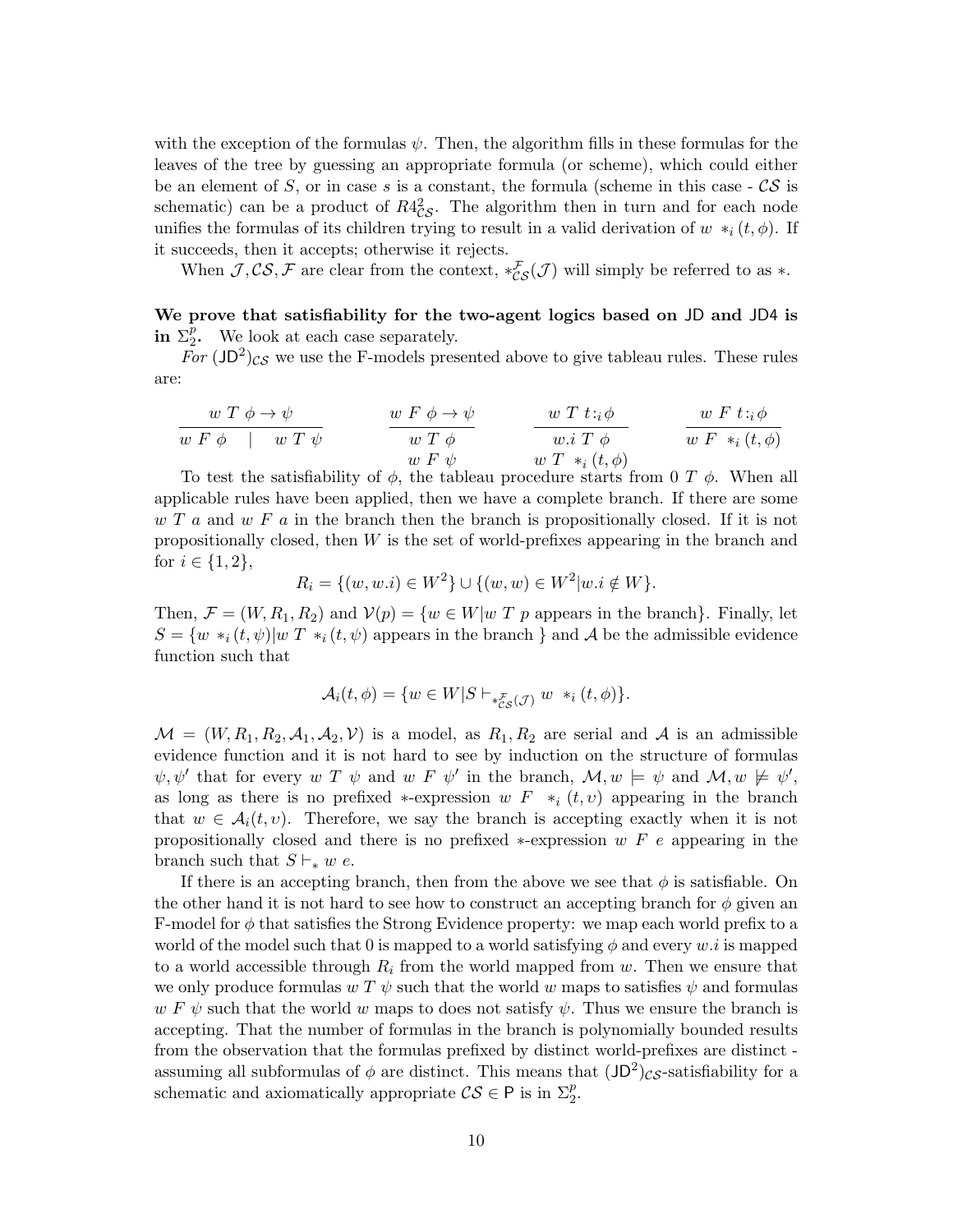For the cases that follow we use a similar tableau procedure and arguments for its correctness and complexity. We will only explain what changes for each case as needed.

For  $\left(\text{JD}_C^2\right)_{CS}$  the situation is similar to the one of  $\left(\text{JD}^2\right)_{CS}$ . We can simplify the tableau rules, by changing the term rules to the following ones (only one changes). Then,  $M$  is defined as in the previous case, except

$$
R_1 = R_2 = \{(w, w.1) \in W^2\} \cup \{(w, w) \in W^2 | w.1 \notin W\}.
$$

Then, trivially  $R_2 \subseteq R_1$ , so M is once more an F-model and the remaining reasoning is as above.

$$
\begin{array}{c}\n\frac{w T t : i \phi}{w . 1 T \phi} \\
\frac{w T * i}{w F * i} \\
\frac{w F t : i \phi}{w F * i} \\
\frac{w F t : i \phi}{w F * i} \\
\frac{w F t : i \phi}{w F * i} \\
\frac{w F t : i \phi}{w F * i} \\
\frac{w F t : i \phi}{w F * i} \\
\frac{w F t : i \phi}{w F * i} \\
\frac{w F t : i \phi}{w F * i} \\
\frac{w F t : i \phi}{w F * i} \\
\frac{w F t : i \phi}{w F * i} \\
\frac{w F t : i \phi}{w F * i} \\
\frac{w F t : i \phi}{w F * i} \\
\frac{w F t : i \phi}{w F * i} \\
\frac{w F t : i \phi}{w F * i} \\
\frac{w F t : i \phi}{w F * i} \\
\frac{w F t : i \phi}{w F * i} \\
\frac{w F t : i \phi}{w F * i} \\
\frac{w F t : i \phi}{w F * i} \\
\frac{w F t : i \phi}{w F * i} \\
\frac{w F t : i \phi}{w F * i} \\
\frac{w F t : i \phi}{w F * i} \\
\frac{w F t : i \phi}{w F * i} \\
\frac{w F t : i \phi}{w F * i} \\
\frac{w F t : i \phi}{w F * i} \\
\frac{w F t : i \phi}{w F * i} \\
\frac{w F t : i \phi}{w F * i} \\
\frac{w F t : i \phi}{w F * i} \\
\frac{w F t : i \phi}{w F * i} \\
\frac{w F t : i \phi}{w F * i} \\
\frac{w F t : i \phi}{w F * i} \\
\frac{w F t : i \phi}{w F * i} \\
\frac{w F t : i \phi}{w F * i} \\
\frac{w F t : i \phi}{w F * i} \\
\frac{w F t : i \phi}{w F * i} \\
\frac{w F t : i \phi}{w F * i} \\
\frac{w F t : i \phi}{w F * i} \\
\frac{w F t : i \phi}{w F * i} \\
\frac{w F t : i \phi}{w F * i} \\
\frac{w F t : i \phi}{w F * i} \\
\frac{w F t : i \phi}{w F * i} \\
\frac{w F t : i \phi}{w F * i} \\
\frac{w F t : i \phi}{w F * i} \\
\frac{w F t : i \phi}{w F * i} \\
\frac{w
$$

In the case of  $(JD_1^2)_{CS}$ , notice the following. In a frame  $(W, R_1, R_2)$ , because of 12Verification, whenever  $xR_2yR_1z$ , it must also be the case that  $xR_1z$ . But this means that whenever  $xR_2^*yR_1z$ , it must also be the case that  $xR_1z$ .<sup>6</sup> Therefore we have the following term rules.

| \n $\begin{array}{c}\n w T t :_{1} \phi \\  w \ldots T \end{array}$ \n               | \n $\begin{array}{c}\n w T t :_{2} \phi \\  w \ldots T \end{array}$ \n | \n $\begin{array}{c}\n w F t :_{i} \phi \\  w \ldots T \end{array}$ \n |
|--------------------------------------------------------------------------------------|------------------------------------------------------------------------|------------------------------------------------------------------------|
| \n $\begin{array}{c}\n w T *_{i} (t, \phi) \\  w T *_{2} (t, \phi)\n \end{array}$ \n |                                                                        |                                                                        |

for  $\sigma \in 2^*$  and  $w.\sigma$  that has already appeared.<sup>7</sup>

The remaining reasoning remains similar. The difference from the  $(JD^2)_{CS}$  case is that now in the definition of  $M$ , we also add w.2.1 to W for every  $w.2 \in W$  and

$$
R_1 = \{(w, w.u.1) \in W^2 | u \in 2^*\} \cup \{(w, w) \in W^2 | \nexists w.i \in W\}.
$$
  

$$
R_2 = \{(w, w.2) \in W^2\} \cup \{(w, w) \in W^2 | w.2 \notin W\}
$$

Thus, if  $aR_2bR_1c$ , then  $aR_1c$ , so M is a model and we can continue as before.

The case of  $(JD<sub>II</sub><sup>2</sup>)<sub>C</sub>S$  is somewhat different, as described by the following lemma. A similar result with a similar proof appears in [1].

**Lemma 2.** If  $\phi$  is  $\left( \text{JD}_{\text{II}}^2 \right)_{\text{CS}}$ -satisfiable, then there is some  $\mathcal{M} = (W, R_1, R_2, \mathcal{A}_1, \mathcal{A}_2, \mathcal{V})$ such that  $W = \{u, a_1, a_2\}$ ,  $\mathcal{M}, u \models \phi$ , and  $R_i = \{(x, a_i) \in W^2\}$ .

*Proof.* Consider an F-model for  $(JD_{\text{II}}^2)_{CS}$ ,  $\mathcal{M} = (W, R_1, R_2, A_1, A_2, V)$ , having the strong evidence property and some  $u \in W$  such that  $\mathcal{M}, u \models \phi$ . Let  $\Phi$  be the set of subformulas of  $\phi$  of the form  $t : i \psi$ . Let  $a_0, b_0 \in W$  such that  $u R_1 a_0$  and  $a_0 R_2 b_0$ . Then, for  $k \in \mathbb{N}$ , let  $a_{k+1}, b_{k+1} \in W$  be such that  $b_k R_1 a_{k+1} R_2 b_{k+1}$ . Then, for every  $l, k \in \mathbb{N}$  such that  $l \lt k, u, a_l, b_l R_1 a_k$  and  $u, a_l, b_l R_2 b_k$ . For every  $t :_1 \psi$  and  $t' :_2 \psi' \in \Phi$ , there is some  $k \in \mathbb{N}$  such that for every  $l \geq k$ ,  $\mathcal{M}, a_l \models t:_1 \psi \rightarrow \psi$  and  $\mathcal{M}, b_l \models t':_2 \psi' \rightarrow \psi'$ : if there is some  $x \in \mathbb{N}$  such that  $\mathcal{M}, a_x \not\models t :_1 \psi \rightarrow \psi$ , then  $\mathcal{M}, a_x \models t :_1 \psi$  and thus for every  $y > x, \mathcal{M}, a_y \models \psi$ ; the same reasoning can be applied for  $t' :_2 \psi'$ . Since  $\Phi$  is finite,

 ${}^{6}R^*$  is the reflexive transitive closure of binary relation R.

<sup>7</sup>*a*<sup>∗</sup> is the set of all strings using symbol *a*. If *A* a set and not a binary relation, then *A*<sup>∗</sup> is the set of strings using *A* as an alphabet.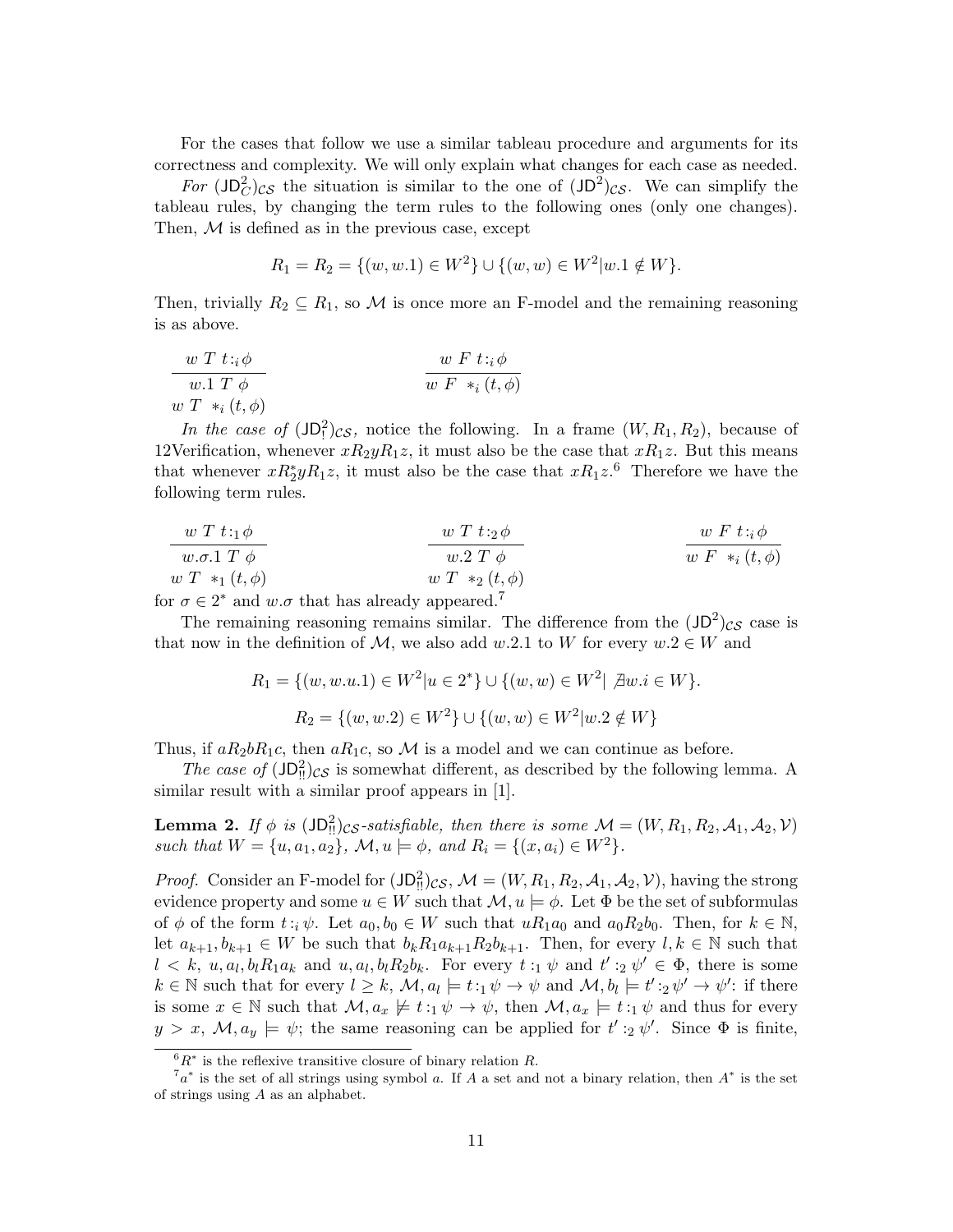there is some  $k \in \mathbb{N}$  such that for every  $l \geq k$ , and  $t : i \psi \in \Phi$ ,  $\mathcal{M}, a_l \models t : i \psi \rightarrow \psi$ . Let  $W' = \{u, a_k, b_k\}, R'_1 = \{(a, a_k)|a \in W'\}, R'_2 = \{(a, b_k)|a \in W'\}, \text{ and } \mathcal{V}'(p) = \mathcal{V}(p) \cap W'.$  $\mathcal{A}'_i(t, \psi) = \mathcal{A}_i(t, \psi) \cap W'$  and  $\mathcal{A}'$  is then an admissible evidence function. If not, it should violate one of its closure conditions, but it is not hard to see that they are all satisfied in particular, V -Distribution is the only one affected by the accessibility relations, but it comes down to "if  $a \in \mathcal{A}_i(t, \psi)$ ", then  $a \in \mathcal{A}_i(t, \psi)$ ".

Then,  $\mathcal{M}' = (W', R'_1, R'_2, \mathcal{A}', \mathcal{V}')$  is a  $(JD_{\text{II}}^2)_{\mathcal{CS}}$ -model and we can determine in a straightforward way that  $\mathcal{M}'$ ,  $u \models \phi$ .

Thus, for the tableau procedure for  $(JD_{\text{II}}^2)_{CS}$ , we only allow three world prefixes: 0, 0.1 and 0.2. After the tableau procedure runs, we can define  $\mathcal M$  as usual, except  $W = \{0, 0.1, 0.2\}, R_i = W \times \{0.i\}.$ 

$$
\frac{w T t : i \phi}{0. i T \phi}
$$
\n
$$
\frac{w F t : i \phi}{w F *_{i} (t, \phi)}
$$
\n
$$
\frac{w F t : i \phi}{w F *_{i} (t, \phi)}
$$

For the next four logics, based on JD4, we give the tableau rules in figure 3. The reasoning behind them is an adaptation of the reasoning used for the logics that have been treated so far. We only give the term rules for  $w T t : i \phi$  for these logics, as the propositional rules and the term rule for  $w F t : i \phi$  remain the same:

$$
\frac{w F t : i \phi}{w F *_{i} (t, \phi)}
$$

For these cases it is important to know the following lemma, as well as that every logic that has been defined in this paper is complete with respect to its F-models that have a finite amount of states. See corollary 6 for a proof of this claim.

**Lemma 3.** Let  $\mathcal J$  be one of the two-agent logics based on JD4 from the ones that have been defined in this section. If  $\mathcal{M} = (W, R_1, R_2, A_1, A_2, V)$  is a  $\mathcal J$ -model and W is finite, then for every  $a \in W$ ,  $i \in \{1,2\}$ , there is some  $b \in W$ , such that  $aR_i bR_i b$ .

*Proof.* Consider such an F-model for  $\mathcal{J}, \mathcal{M} = (W, R_1, R_2, \mathcal{A}_1, \mathcal{A}_2, \mathcal{V})$ . For some  $v \in W$ let  $a_0^1(v), a_0^2(v) \in W$  such that  $vR_1a_0^1(v)$  and  $vR_2a_0^2(v)$ . Then, for every  $k \in \mathbb{N}$ , let  $a_{k+1}^1(v), a_{k+1}^2(v) \in W$  be such that  $a_k^1(v)R_1a_{k+1}^1(v)$  and  $a_k^2(v)R_2a_{k+1}^2(v)$ . Then, for every  $l, k \in \mathbb{N}$  such that  $l < k$ ,  $v, a_l^1(v)R_1a_k^1(v)$  and  $v, a_l^2(v)R_2a_k^2(v)$ . But since W is finite, there must be some  $a_l^1(v) = a_k^1(v)$ , where  $l \neq k$  and similarly there must be some  $a_l^2(v) = a_k^2(v)$ , where  $l \neq k$ .

## 4 Combining Different Logics

The previous sections have dealt with two-agent versions of various justification logics. In this section we turn our attention to the effect of having two agents that use a different set of axioms, that is, to a combination of two different justification logics. Given  $\mathcal{J}_1,\mathcal{J}_2\in\{J,JD,JT,J4,JD4,LP\}$ , we define logics  $(\mathcal{J}_1\times\mathcal{J}_2)_{CS}$ ,  $(\mathcal{J}_1\times\mathcal{J}_2)_{CS}$ ,  $(\mathcal{J}_1 \times_C \mathcal{J}_2)$ cs,  $(\mathcal{J}_1 \times_{II} \mathcal{J}_2)$ cs, and  $(\mathcal{J}_1 \times_{CC} \mathcal{J}_2)$ cs.

In subsection 2.1 where we give the axioms for the two-agent version of LP, and at the beginning of section 3, each of the Application, Concatenation, Factivity, Positive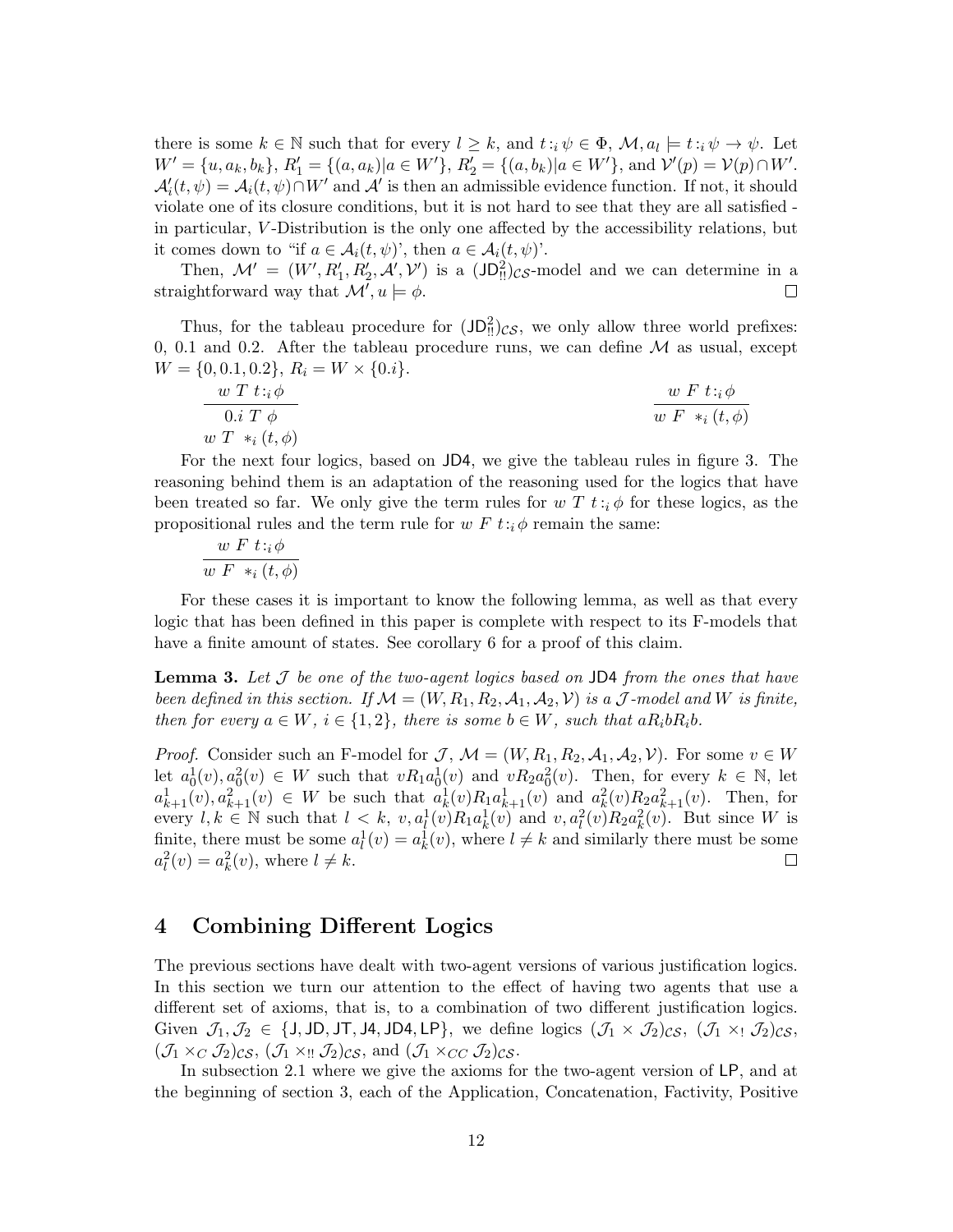| $(JD4^2)_{CS}$                                                                                                                 | $w.i T t :_{i} \phi$                            |                                                                                                  | $w T t :_{i} \phi$                   |  |  |  |  |
|--------------------------------------------------------------------------------------------------------------------------------|-------------------------------------------------|--------------------------------------------------------------------------------------------------|--------------------------------------|--|--|--|--|
|                                                                                                                                | $w.i T \phi$                                    |                                                                                                  | $w.i T \phi$                         |  |  |  |  |
|                                                                                                                                | $w.i T *_{i} (t, \phi)$                         |                                                                                                  | $w T *_i (t, \phi)$                  |  |  |  |  |
|                                                                                                                                |                                                 |                                                                                                  | where w is not of the form $w'.i$    |  |  |  |  |
|                                                                                                                                |                                                 | The way to prove correctness for these tableau rules is similar to the one for $JD^2$ ,          |                                      |  |  |  |  |
|                                                                                                                                |                                                 | but this time when we construct a branch from a model, we consider a model with                  |                                      |  |  |  |  |
|                                                                                                                                |                                                 | a finite amount of states and with the strong evidence property and when prefix $w$              |                                      |  |  |  |  |
|                                                                                                                                |                                                 | is mapped to state v, we map w.i to a state a such that $vR_iaR_ia$ - which we know              |                                      |  |  |  |  |
|                                                                                                                                | exists because of lemma 3.                      |                                                                                                  |                                      |  |  |  |  |
| On the other hand, when we construct a model from an accepting branch, we define                                               |                                                 |                                                                                                  |                                      |  |  |  |  |
| $R_i = \{(w, w.i) \in W^2\} \cup \{(w.i, w.i) \in W^2\} \cup \{(w, w) \in W^2 \mid \exists w.i \in W\}.$<br>$w T t :_{i} \phi$ |                                                 |                                                                                                  |                                      |  |  |  |  |
|                                                                                                                                | $0.2 T \phi$                                    |                                                                                                  |                                      |  |  |  |  |
| $(JD4_C^2)_{CS}$                                                                                                               | $w T *_i (t, \phi)$                             |                                                                                                  |                                      |  |  |  |  |
|                                                                                                                                |                                                 |                                                                                                  |                                      |  |  |  |  |
|                                                                                                                                |                                                 | The reasoning is the same as above, except in this case, we define $W = \{0, 0.2\}$ and          |                                      |  |  |  |  |
|                                                                                                                                | $R_1 = R_2 = W \times \{0.2\}.$                 |                                                                                                  |                                      |  |  |  |  |
|                                                                                                                                |                                                 | $w T t :_1 \phi$                                                                                 |                                      |  |  |  |  |
|                                                                                                                                |                                                 | $w.s.2.1 T \phi$                                                                                 | $w T t :_{i} \phi$                   |  |  |  |  |
|                                                                                                                                | $w.i T t :_{i} \phi$                            | $w T *_{1} (t, \phi)$                                                                            | $\overline{w.i\ T\ \phi}$            |  |  |  |  |
| $(JD4)$ <sub>!</sub> $)$ <i>cs</i>                                                                                             | $\overline{w.i\ T\ \phi}$                       | where $s \in \{1,2\}^*$ and                                                                      | $w T *_i (t, \phi)$                  |  |  |  |  |
|                                                                                                                                | $w.i T *_{i} (t, \phi)$                         | $w.s.2$ has already                                                                              |                                      |  |  |  |  |
|                                                                                                                                |                                                 | appeared                                                                                         | where $w$ is not of the form<br>w'.i |  |  |  |  |
|                                                                                                                                |                                                 |                                                                                                  |                                      |  |  |  |  |
|                                                                                                                                | add w.2.1 to W for every $w.2 \in W$ and define | For this case when we construct the model $M$ from the accepting branch, we also                 |                                      |  |  |  |  |
|                                                                                                                                |                                                 |                                                                                                  |                                      |  |  |  |  |
| $R_1 = \{(w, w.u.1) \in W^2\} \cup \{(w.1, w.1) \in W^2\} \cup$                                                                |                                                 |                                                                                                  |                                      |  |  |  |  |
| $\{(w,w) \in W^2   \ \exists w.i \in W\}$                                                                                      |                                                 |                                                                                                  |                                      |  |  |  |  |
| and                                                                                                                            |                                                 |                                                                                                  |                                      |  |  |  |  |
|                                                                                                                                |                                                 | $R_2 = \{(w, w.2) \in W^2\} \cup \{(w.2, w.2) \in W^2\} \cup \{(w, w) \in W^2   w.2 \notin W\}.$ |                                      |  |  |  |  |
| continue as usual                                                                                                              |                                                 | Then, if $aR_2bR_1c$ , then $aR_1c$ and if $aR_ibR_ic$ , then $aR_ic$ , thus M is a model; we    |                                      |  |  |  |  |
| $(JD42II)CS$                                                                                                                   |                                                 | $w T t :_{i} \phi$                                                                               |                                      |  |  |  |  |
|                                                                                                                                | $0.i T \phi$                                    |                                                                                                  |                                      |  |  |  |  |
|                                                                                                                                |                                                 | $w T *_i (t, \phi)$                                                                              |                                      |  |  |  |  |
| See the case for $(JD_{\text{II}}^2)_{\text{CS}}$ .                                                                            |                                                 |                                                                                                  |                                      |  |  |  |  |

Figure 3: Tableau rules for two-agent logics based on JD4.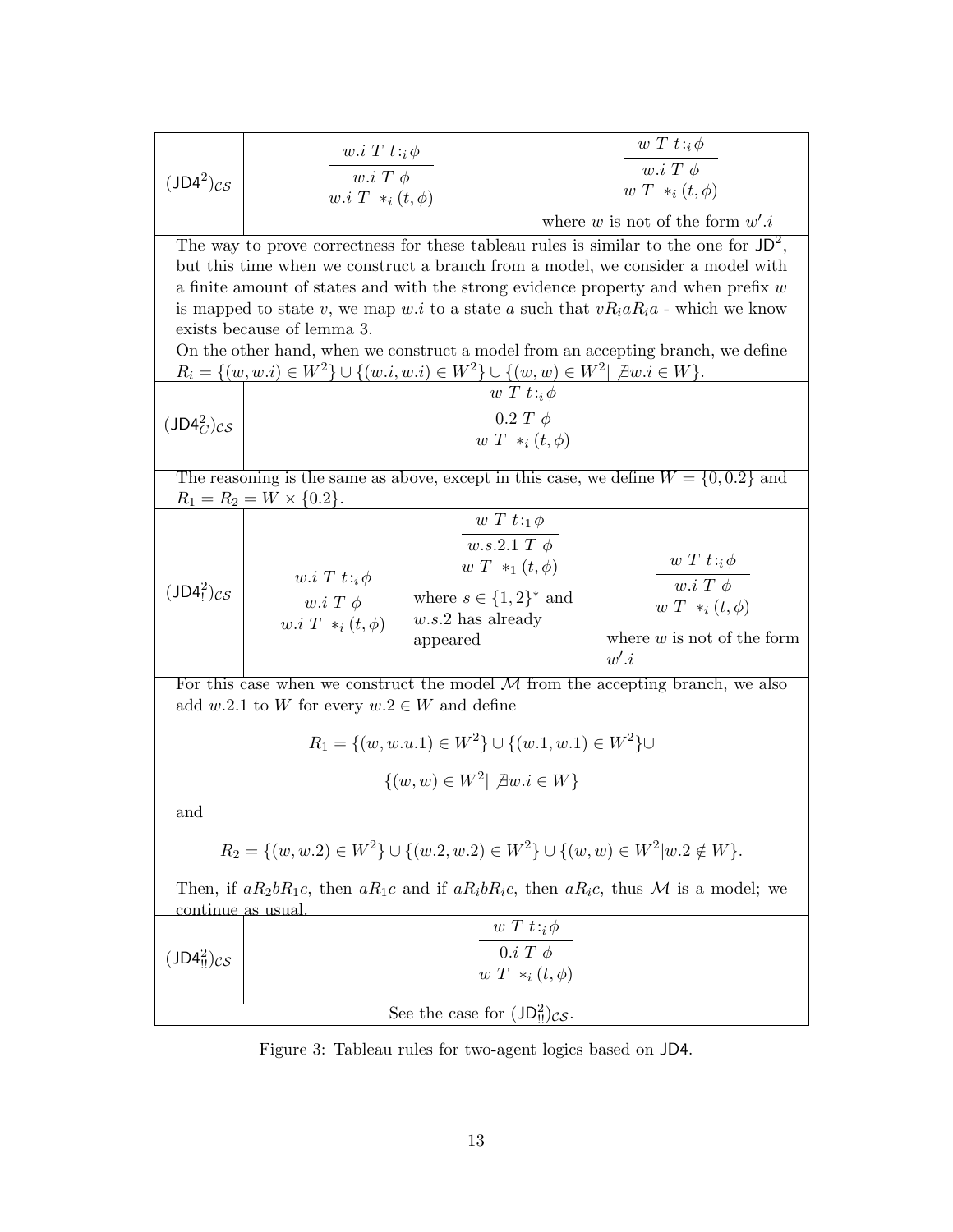Introspection, and Consistency axioms has a version for agent 1 and one for agent 2, depending on what we substitute i for. We say agent 1 is based on logic  $\mathcal{J}_1$  and agent 2 on logic  $J_2$  and we choose the axioms' versions for each agent that correspond to the logic the agent is based on. Thus, if  $\mathcal{J}_1 = J$ , we only keep agent 1's version of Application and Concatenation, while if  $\mathcal{J}_1$  is JD4 we also keep agent 1's version of Positive Introspection and Consistency; similarly we choose the axioms for the second agent. Then for  $(\mathcal{J}_1 \times \mathcal{J}_2)_{CS}$  we also include 12Verification, for  $(\mathcal{J}_1 \times_C \mathcal{J}_2)_{CS}$  we include 12Conversion, for  $(\mathcal{J}_1 \times_{\mathfrak{U}} \mathcal{J}_2)_{\mathcal{CS}}$  we include both 12Verification and 21Verification and for  $(\mathcal{J}_1 \times_{CC} \mathcal{J}_2)_{CS}$  we include both 12Conversion and 21Conversion. CS is a constant specification as it has been previously defined: a set of formulas of the form  $c : i \, A$ , where c a constant and A an axiom.  $cl_2(\mathcal{CS})$  is still the same. The axioms for each such logic are provided in figure 4. For example, the logic  $(JT \times_C JD4)_{CS}$  is the logic with modus ponens and  $R4_{\text{CS}}^2$  as derivation rules and the following axioms:

Propositional Axioms: Finitely many schemes of classical propositional logic;

Application:  $s:_{i}(\phi \rightarrow \psi) \rightarrow (t:_{i} \phi \rightarrow [s \cdot t]:_{i} \psi);$ 

Concatenation:  $s: i \phi \rightarrow [s+t]: i \phi, s: i \phi \rightarrow [t+s]: i \phi;$ 

**Factivity:**  $t: \phi \to \phi$ ;

Consistency:  $t:2 \perp \rightarrow \perp$ ;

Positive Introspection:  $t:2 \phi \rightarrow t:2 t:2 \phi$ ;

12-Conversion:  $t:1 \phi \rightarrow t:2 \phi$ ,

where in the above,  $\phi$  and  $\psi$  are formulas in  $L_2$ , s, t are terms,  $i \in \{1, 2\}$ .

As in the previous section, we do not concern ourselves with  $(\mathcal{J}_1 \times_{CC} \mathcal{J}_2)_{CS}$ , as it is essentially a single-agent logic. We also leave it to the reader to extend M-models for the new logics, as well as to give tableau rules based on these M-models for when  $\mathcal{J}_1,\mathcal{J}_2\neq$  JD, JD4.

Definition 3. Let  $\mathcal{J}_1,\mathcal{J}_2\in\{\text{J},\text{JD},\text{JT},\text{J4},\text{JD4},\text{LP}\},\ x_\circ\in\{x,x_1,x_1,x_C,x_{CC}\}$  and  $J = (\mathcal{J}_1 \times_{\circ} \mathcal{J}_2)_{\text{CS}}$ . An F-model M for J is a tuple  $(W, R_1, R_2, \mathcal{A}_1, \mathcal{A}_2, V)$ , where W a nonempty set of states (occasionally referred to as worlds), for  $i \in \{1,2\}$ ,  $R_i \subseteq W^2$  is a binary relation on W,  $A_i : (Tm \times L_n) \longrightarrow 2^W$ , and  $\mathcal{V} : SLet \longrightarrow 2^W$ . Furthermore,  $\mathcal{A}_1, \mathcal{A}_2$  will often be seen and referred to as  $\mathcal{A}: \{1,2\} \times Tm \times L_2 \longrightarrow 2^W$  and  $\mathcal{A}$  is called an admissible evidence function. Additionally,  $A$  must satisfy the following conditions for every  $i, j \in \{1, 2\}$ :

Application closure: for any formulas  $\phi, \psi$  and justification terms t, s,

$$
\mathcal{A}_i(s, \phi \to \psi) \cap \mathcal{A}_i(t, \phi) \subseteq \mathcal{A}_i(s \cdot t, \psi).
$$

**Sum closure:** for any formula  $\phi$  and justification terms t, s,

$$
\mathcal{A}_i(t,\phi) \cup \mathcal{A}_i(s,\phi) \subseteq \mathcal{A}_i(t+s,\phi).
$$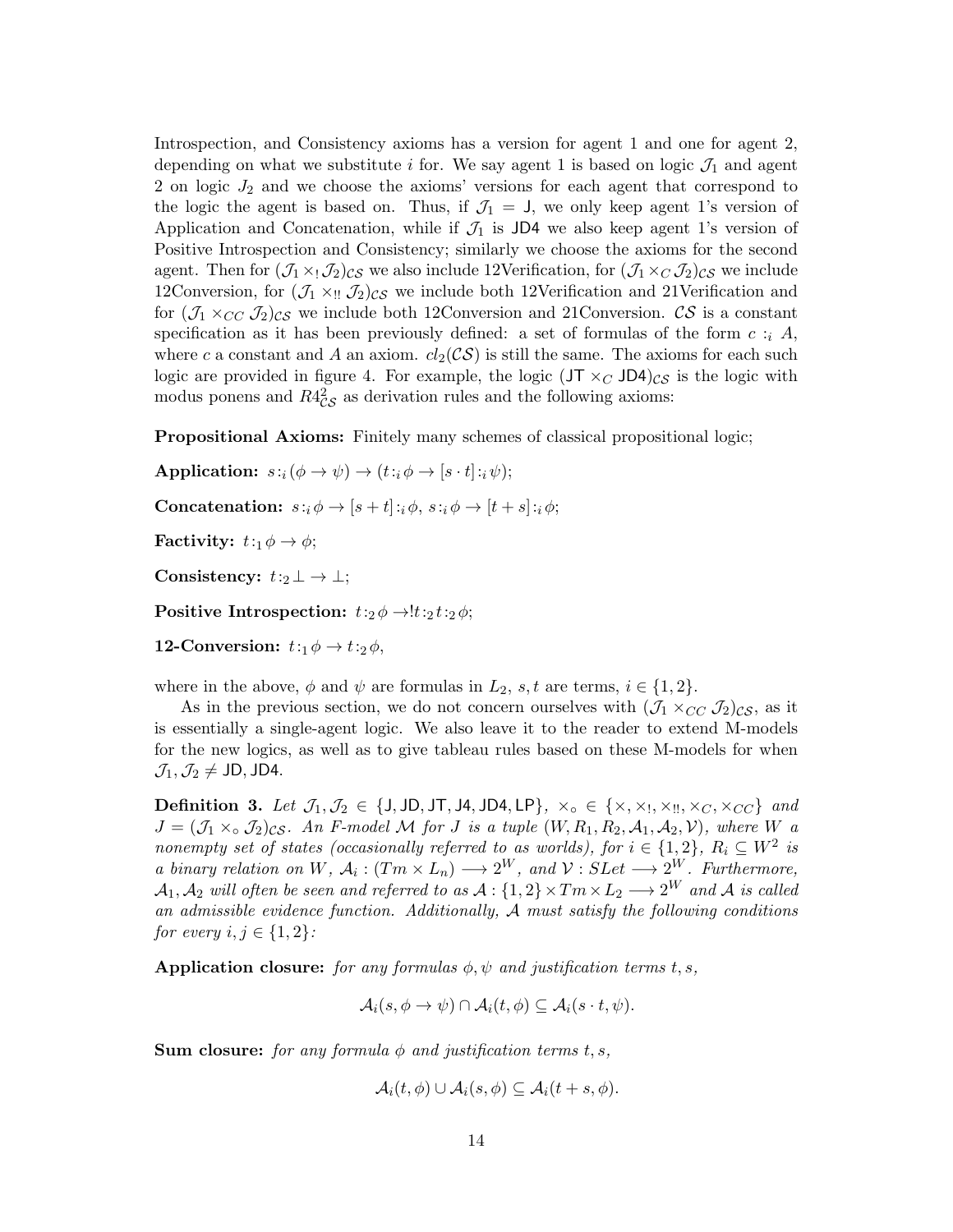| Logic $\mathcal{J}_i$ is      | Contributes the Axioms:                                                                                   |                                                            |  |  |  |
|-------------------------------|-----------------------------------------------------------------------------------------------------------|------------------------------------------------------------|--|--|--|
|                               |                                                                                                           | Propositional Axioms: Finitely many schemes of classical   |  |  |  |
| For all $\mathcal{J}_i$       | propositional logic;                                                                                      |                                                            |  |  |  |
|                               | Application: $s:_{i}(\phi \rightarrow \psi) \rightarrow (t:_{i} \phi \rightarrow [s \cdot t]:_{i} \psi);$ |                                                            |  |  |  |
|                               | Concatenation: $s: \phi \to [s+t]: \phi, s: \phi \to [t+s]: \phi$                                         |                                                            |  |  |  |
| $\mathcal{J}_i = \mathsf{J}$  | No additional axioms                                                                                      |                                                            |  |  |  |
| $\mathcal{J}_i = JD$          | Consistency: $t:_{i} \perp \rightarrow \perp$                                                             |                                                            |  |  |  |
| $\mathcal{J}_i = \mathsf{JT}$ | Factivity: $t: \phi \to \phi$                                                                             |                                                            |  |  |  |
| $\mathcal{J}_i = \mathsf{J}4$ | Positive Introspection: $t:_{i} \phi \rightarrow !t:_{i} t:_{i} \phi$                                     |                                                            |  |  |  |
| $\mathcal{J}_i = JD4$         | Consistency and Positive Introspection                                                                    |                                                            |  |  |  |
| $\mathcal{J}_i = \mathsf{LP}$ |                                                                                                           | Factivity and Positive Introspection                       |  |  |  |
|                               | $X_0$ is                                                                                                  | Contributes the Axioms:                                    |  |  |  |
|                               | $\times$                                                                                                  | No additional axioms                                       |  |  |  |
|                               | $\times$                                                                                                  | 12-Verification: $t:_{1}\phi \rightarrow t:_{2}t:_{1}\phi$ |  |  |  |
|                               | $\times_C$                                                                                                | 12-Conversion: $t:_{1}\phi \rightarrow t:_{2}\phi$         |  |  |  |
|                               | $X_{\parallel}$                                                                                           | 12-Verification and                                        |  |  |  |
|                               |                                                                                                           | 21-Verification: $t:2 \phi \rightarrow !t:1 t:2 \phi$      |  |  |  |
|                               | $\times_{CC}$                                                                                             | 12-Conversion and                                          |  |  |  |

Figure 4: The axioms for logic  $J = (\mathcal{J}_1 \times \mathcal{J}_2)_{\mathcal{CS}}$ , where  $\mathcal{J}_1, \mathcal{J}_2 \in \{\text{J}, \text{JD}, \text{JT}, \text{JA}, \text{JD4}, \text{LP}\},$  $x_0 \in \{x, x_1, x_2, x_C, x_{CC}\}.$ 

21-Conversion:  $t:2 \phi \rightarrow t:1 \phi$ 

CS-closure: for any  $t :_{i} \phi \in cl^{2}(\mathcal{CS}), \mathcal{A}_{i}(t, \phi) = W.$ 

- Positive Introspection Closure: When  $\mathcal{J}_i$  is among J4, JD4, and LP,  $\mathcal{A}_i(t,\phi) \subseteq \mathcal{A}_i(t,t:i,\phi)$ .
- Distribution: When  $\mathcal{J}_i$  is among J4, JD4, and LP, then for any formula  $\phi$ , justification term t, and  $a, b \in W$ , if  $aR_i b$  and  $a \in \mathcal{A}_i(t, \phi)$ , then  $b \in \mathcal{A}_i(t, \phi)$ .
- **Verification Closure:** When *J* has ij-Verification,  $A_i(t, \phi) \subseteq A_i(!t, t_i, \phi)$ .

**Conversion Closure:** When *J* has ij-Conversion,  $A_i(t, \phi) \subseteq A_i(t, \phi)$ .

V-Distribution: If J includes ij-Verification, then for any formula  $\phi$ , justification term t, and  $a, b \in W$ , if  $a R_i b$  and  $a \in \mathcal{A}_i(t, \phi)$ , then  $b \in \mathcal{A}_i(t, \phi)$ .

The accessibility relations,  $R_1, R_2$ , must satisfy the following conditions: for every  $i \in \{1, 2\},\$ 

- If  $\mathcal{J}_i \in \{\text{JT}, \text{LP}\},\$  then  $R_i$  must be reflexive.
- If  $\mathcal{J}_i \in \{\text{JD}, \text{JD4}\},\$  then  $R_i$  must be serial  $(\forall a \in W \exists b \in W \ aR_i b).$
- If  $\mathcal{J}_i \in \{\text{JA}, \text{JD4}, \text{LP}\}\$ , then for any  $a, b, c \in W$ , if  $aR_i bR_i c$ , we also have  $aR_i c$ .
- If the logic includes ij-Verification, then for any  $a, b, c \in W$ , if  $aR_j bR_i c$ , we also have  $aR_ic$ .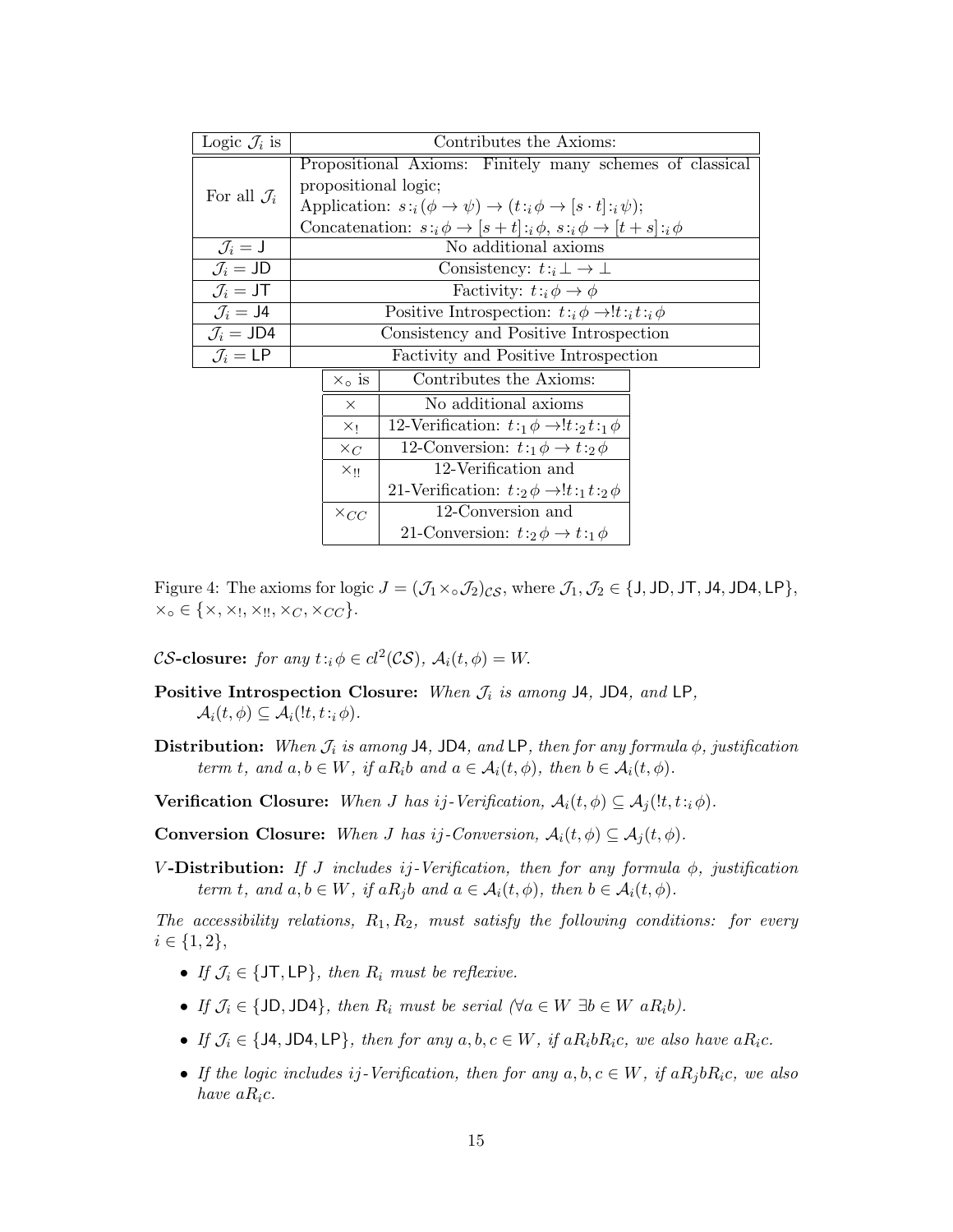• If the logic includes ij-Conversion, then  $R_i \subseteq R_i$ .

Truth in the model is defined in the following way:

- $M, u \not\models \bot.$
- If p is a propositional variable, then  $\mathcal{M}, u \models p$  iff  $u \in V(p)$
- If  $\phi, \psi$  are formulas, then  $\mathcal{M}, u \models \phi \rightarrow \psi$  if and only if  $M, u \models \psi$ , or  $\mathcal{M}, u \not\models \phi$ .
- If  $\phi$  is a formula and t a term, then  $\mathcal{M}, u \models t : \phi$  if and only if  $u \in \mathcal{A}_i(t, \phi)$  and for every  $v \in W$  such that  $uR_i v$ ,  $\mathcal{M}, v \models \phi$ .

**Proposition 4.** Let  $\mathcal{J}_1, \mathcal{J}_2 \in \{J, JD, JT, JA, JD4, LP\}$ ,  $\times_o \in \{\times, \times_1, \times_{II}, \times_C, \times_{CC}\}$  and  $J = (\mathcal{J}_1 \times_{\mathcal{O}} \mathcal{J}_2)_{\text{CS}}$ . Then, J is sound and complete with respect to its F-models.

Proof. To prove soundness, it suffices to show that all axioms are satisfied in all worlds of all models and that the inference rules preserve validity. Let  $\mathcal{M} = (W, R_1, R_2, \mathcal{A}_1, \mathcal{A}_2, \mathcal{V})$ be a model for  $J$ .  $M$  will satisfy all axioms of  $J$  in all of its worlds:

- **Application:** If  $\mathcal{M}, a \models s : i(\phi \rightarrow \psi)$  and  $\mathcal{M}, a \models t : i\phi$ , then  $a \in \mathcal{A}_i(s, \phi \rightarrow \psi) \cap \mathcal{A}_i(t, \phi)$ and for every  $b \in W$ , if  $aR_i b$ , then  $\mathcal{M}, b \models \phi \rightarrow \psi$  and  $\mathcal{M}, b \models \phi$ . Therefore, from the definition of an F-model,  $a \in \mathcal{A}_i(s \cdot t, \psi)$  and if  $b \in W$  and  $aR_i b$ , then  $\mathcal{M}, b \models \psi$ . Therefore,  $\mathcal{M}, a \models [s \cdot t] : i \psi$ .
- **Concatenation:** If  $\mathcal{M}, a \models t : i \phi$  or  $\mathcal{M}, a \models s : i \phi$ , then  $a \in \mathcal{A}_i(t, \phi) \cup \mathcal{A}_i(s, \phi)$  and for every  $b \in W$ , if  $aR_i b$ , then  $\mathcal{M}, b \models \phi$ . Then,  $a \in \mathcal{A}_i(t+s, \phi)$  and for every  $b \in W$ , if  $aR_ib$ , then  $\mathcal{M}, b \models \phi$ . This means that  $\mathcal{M}, a \models [t + s]:_i \phi$ .

Positive Introspection: See Verification.

- **Consistency:** If  $\mathcal{M}, a \models t : \downarrow$  and  $\mathcal{J}_i \in \{\text{JD}, \text{JD4}\},$  then by the definition there is some b, accessible from a, such that  $\mathcal{M}, b \models \bot$ , a contradiction.
- **Factivity:** If  $\mathcal{M}, a \models t : i \phi$  and  $\mathcal{J}_i$ , then since  $R_i$  is reflexive,  $aR_i a$  and therefore,  $\mathcal{M}, a \models \phi.$
- **Verification:** If  $\times_{\text{o}} \in \{\times_1, \times_2\}$ , *J* has *ij*-Verification as an axiom, and  $\mathcal{M}, a \not\models !t:_{i} t:_{i} \phi$ , then either  $a \notin \mathcal{A}_i(l, t : i \phi)$ , in which case  $a \notin \mathcal{A}_i(t, \phi)$ , or there is some  $b \in W$ s.t.  $aR_i b$  and  $\mathcal{M} \not\models t:_{i} \phi$ . This last case means that either  $b \not\in \mathcal{A}_i(t, \phi)$ , in which case, by V-Distribution,  $a \notin \mathcal{A}_i(t, \phi)$ , or that there is some  $c \in W$ , s.t.  $bR_ic$  and  $\mathcal{M}, b \not\models \phi$ . Then,  $aR_ic \not\models \phi$ . In all these cases, we can conclude that  $\mathcal{M}, a \not\models t: i \phi$ .
- **Conversion:** If J has ij-Conversion, then since  $R_j \subseteq R_i$  and  $A_i(t, \phi) \subseteq A_j(t, \phi)$ , if  $\mathcal{M}, a \models t : i \phi$ , then  $\mathcal{M}, a \models t : i \phi$ .

By the CS-closure condition of the admissible evidence function and the validity of the axioms, the rule  $R4_{CS}^2$  produces only valid formulas. Finally, modus ponens trivially preserves validity.

Completeness will be proven using a canonical model construction. Let W be the set of all maximal consistent subsets of  $L_2$ . We know that W is not empty, because J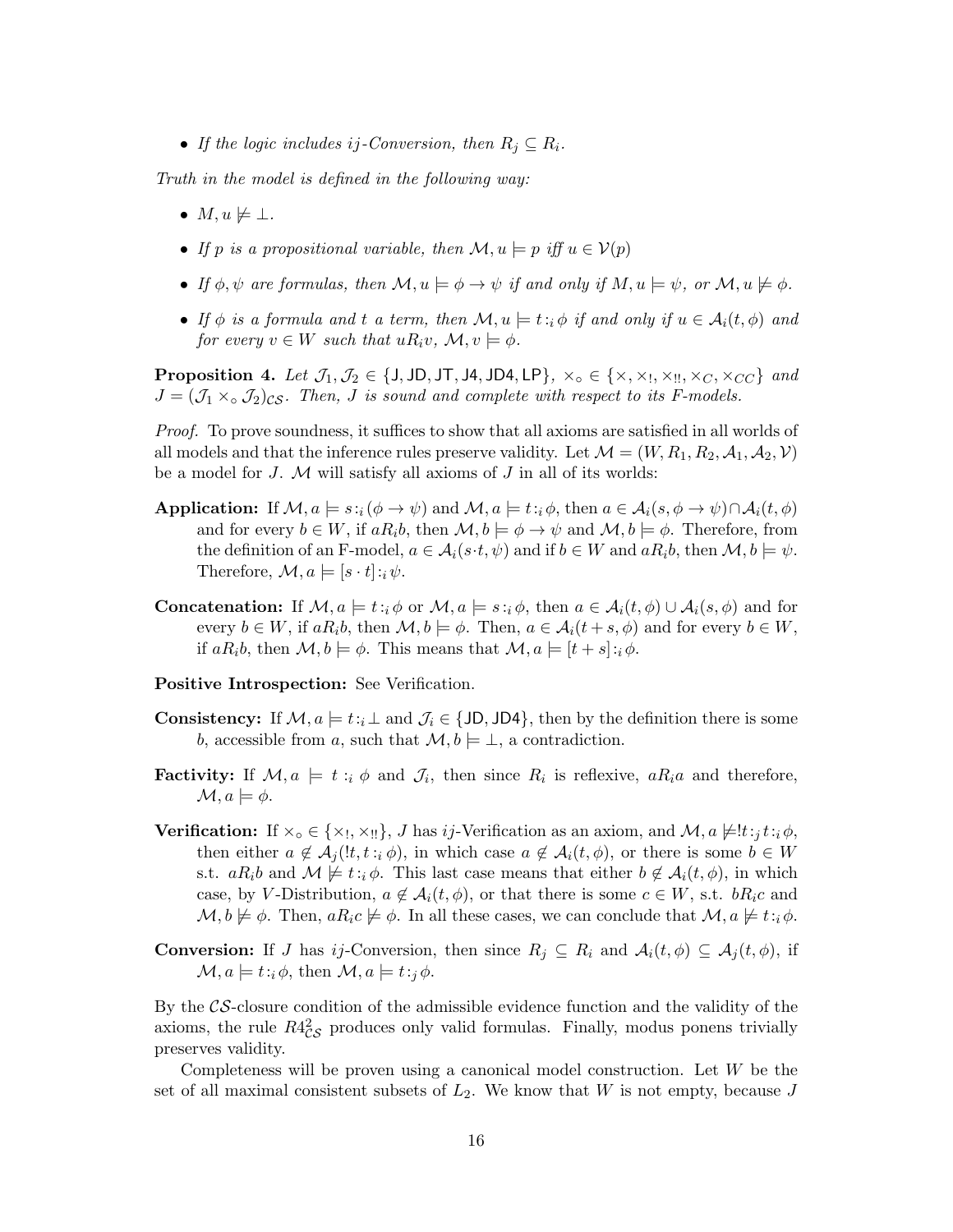is consistent. For  $\Gamma \in W$  and  $i \in \{1,2\}$ , let  $\Gamma^{\#_i} = \{\phi \in L_2 | \exists t \in Tm \ t : i \phi \in \Gamma\}$ . For any  $i \in \{1,2\}, R_i$  is a binary relation on W, such that  $\Gamma R_i \Delta$  if and only if  $\Gamma^{\#_i} \subseteq \Delta$ . Also, for  $i \in \{1,2\}$ , let  $\mathcal{A}_i(t,\phi) = \{\Gamma \in W | t : i \phi \in \Gamma\}$ . Finally,  $\mathcal{V} : Slet \longrightarrow \mathcal{P}(W)$  is such that  $V(p) = {\Gamma \in W | p \in \Gamma}$ . The canonical model is  $\mathcal{M} = (W, R_1, R_2, A_1, A_2, V)$ .

Define the relation between worlds of the canonical models and formulas of  $L_2$ ,  $\models$ , as in the definition of models.

**Lemma 5** (A Truth Lemma). For any  $\Gamma \in W$ ,  $\phi \in L_2$ ,

$$
\mathcal{M}, \Gamma \models \phi \Longleftrightarrow \phi \in \Gamma.
$$

*Proof.* By induction on the structure of  $\phi$ . The cases for  $\phi = p$ , a propositional variable,  $\perp$ , or  $\psi_1 \to \psi_2$ , are immediate from the definition of  $\mathcal V$  and  $\models$ . If  $\phi = t : i \psi$ , then

$$
\mathcal{M}, \Gamma \models t :_{i} \psi \Rightarrow \Gamma \in \mathcal{A}_{i}(t, \psi) \Leftrightarrow t :_{i} \psi \in \Gamma.
$$

Furthermore,

$$
t : i \psi \in \Gamma \Rightarrow \forall \Delta \in W \ (\Gamma R_i \Delta \to \psi \in \Delta) \Rightarrow \forall \Delta \in W \ (\Gamma R_i \Delta \to \Delta \models \psi)
$$

and finally,

$$
\Gamma \in \mathcal{A}_i(t, \psi)
$$
 and  $\forall \Delta \in W$   $(\Gamma R_i \Delta \to \Delta \models \psi) \Rightarrow \mathcal{M}, \Gamma \models t : \psi$ ,

which completes the proof.

The canonical model is, indeed, a model for J. To establish this, we must show that the conditions expected from  $R_1, R_2$  and  $A_1, A_2$  are satisfied. First, the admissible evidence function conditions:

- Application closure: If  $\Gamma \in \mathcal{A}_i(s, \phi \to \psi) \cap \mathcal{A}_i(t, \phi)$ , then  $s : i(\phi \to \psi), t : i \phi \in \Gamma$ , therefore, because of the application axiom,  $[s \cdot t] : i \psi \in \Gamma$ , concluding that  $\Gamma \in \mathcal{A}_i(s \cdot t, \psi)$ .
- **Sum closure:** If  $\Gamma \in \mathcal{A}_i(t, \phi)$ , then  $t : i \phi \in \Gamma$ , so, by the Concatenation axiom,  $[s + t]:_i \phi, [t + s]:_i \phi \in \Gamma$ , therefore,  $\Gamma \in \mathcal{A}_i(t + s, \phi) \cap \mathcal{A}_i(s + t, \phi)$ .
- **Positive Introspection closure:** If  $\mathcal{J}_i$  has Positive Introspection and  $\Gamma \in \mathcal{A}_i(t, \phi)$ , then  $t : i \phi \in \Gamma$  and because of Positive Introspection,  $!t : i \psi \in \Gamma$ , therefore,  $\Gamma \in \mathcal{A}_i(lt,t_i;\phi)$ .
- CS closure: Since any  $\Gamma \in W$  must include all formulas produced by rule  $R4^2_{CS}$ , it is easy to see that this condition is satisfied.
- Distribution: If  $\mathcal{J}_i$  has Positive Introspection,  $\Gamma R_i \Delta$ , and  $\Gamma \in \mathcal{A}_i(t, \phi)$ , then  $t : i \phi \in \Gamma$ and by Positive Introspection,  $!t :_it :_i \phi \in \Gamma$ , thus  $t :_i \phi \in \Gamma^{\#_i} \subseteq \Delta$ , concluding that  $\Delta \in \mathcal{A}_i(t,\phi).$
- **Verification closure:** If J has ij-Verification and  $\Gamma \in \mathcal{A}_i(t,\phi)$ , then  $t : i \phi \in \Gamma$  and because of ij-Verification,  $!t:_{i}t:_{i} \phi \in \Gamma$ , therefore,  $\Gamma \in \mathcal{A}_{i}(!t,t:_{i} \phi)$ .
- **Conversion closure:** If  $\Gamma \in \mathcal{A}_i(t, \phi)$ , then  $t : i \phi \in \Gamma$  and because of *ij*-Conversion,  $t:_{i} \phi \in \Gamma$ , therefore,  $\Gamma \in \mathcal{A}_{i}(t, \phi)$ .

 $\Box$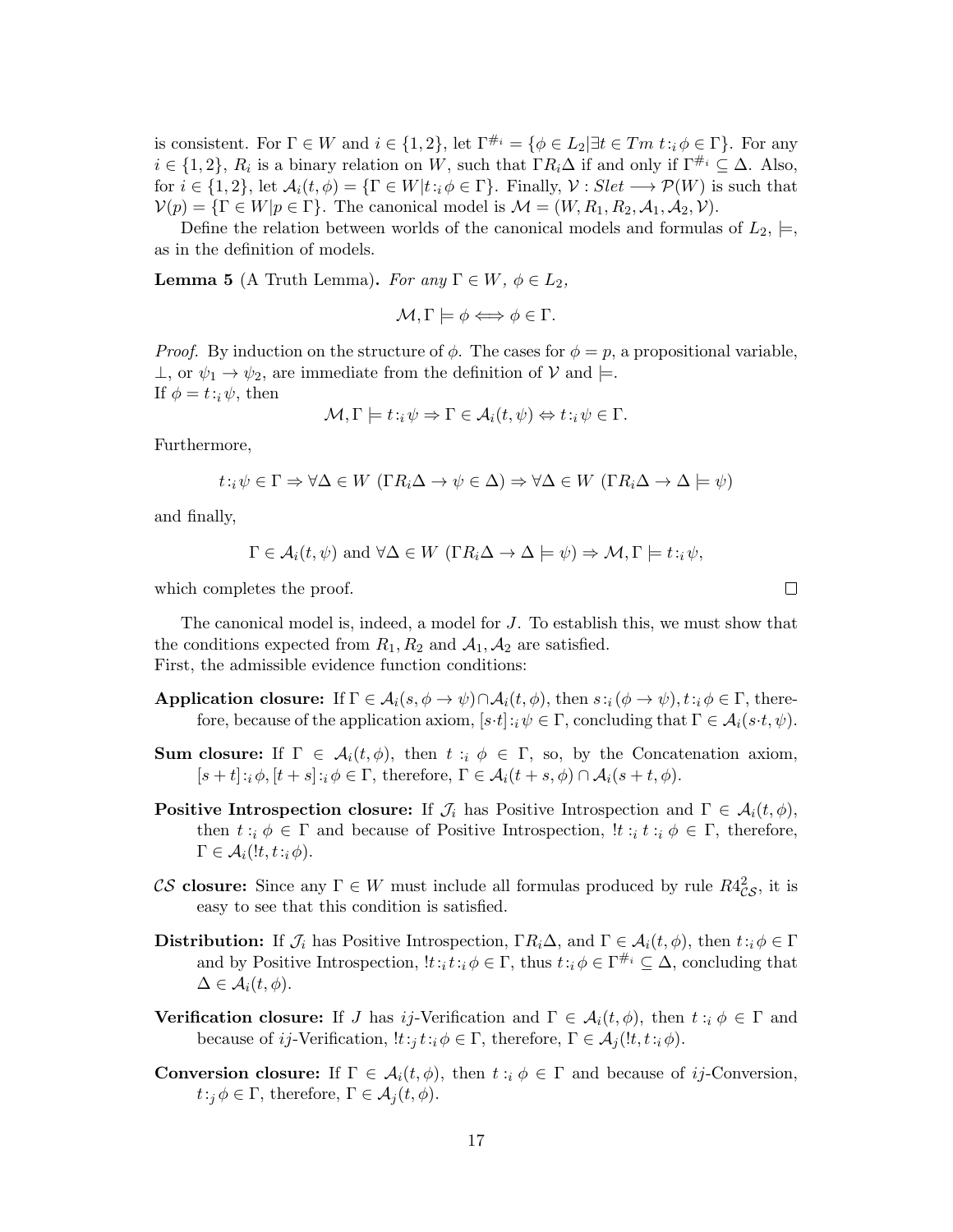V-Distribution: If  $\Gamma R_j \Delta$  and  $\Gamma \in \mathcal{A}_i(t, \phi)$ , then  $t : i \phi \in \Gamma$  and by ij-Verification,  $!t:_i t: i \phi \in \Gamma$ , thus  $t: i \phi \in \Gamma^{\#_j} \subseteq \Delta$ , concluding that  $\Delta \in \mathcal{A}_i(t, \phi)$ .

Finally, to complete the proof, we must prove that  $R_1, R_2$  satisfy the necessary conditions:

- If  $\mathcal{J}_I \in \{J\mathsf{T}, L\mathsf{P}\}\,$ , then  $R_i$  must be reflexive. For this, we just need to prove that if  $\Gamma \in W$ , then  $\Gamma^{\#_i} \subseteq \Gamma$ . If  $\phi \in \Gamma^{\#_i}$ , then there is some justification term, t, for which  $t : i \phi \in \Gamma$ . Because of the factivity axiom,  $\neg \phi \notin \Gamma$ , because  $\{t : i \phi, \neg \phi\}$  is inconsistent. Therefore, because  $\Gamma$  is maximal consistent,  $\phi \in \Gamma$ .
- If  $\mathcal{J}_i \in \{\text{JD}, \text{JD4}\}\$ , then  $R_i$  is serial. To establish this, we just need to show that  $\Gamma^{\#_i}$ is consistent. If it is not, then there are formulas  $\phi_1, \ldots, \phi_k \in \Gamma^{\#_i}$  s.t.

$$
\phi_1,\ldots,\phi_k \vdash \bot.
$$

This means that there are  $t_1 :_{i} \phi_1, \ldots t_k :_{i} \phi_k \in \Gamma$ , s.t.

$$
t_1 :_{i} \phi_1, \ldots t_k :_{i} \phi_k \vdash t(t_1, \ldots, t_k) :_{i} \bot
$$

(by proposition 1 and because  $\mathcal{CS}$  is axiomatically appropriate), which is a contradiction.

- If  $\mathcal{J}_i$  has Positive Introspection and  $\Gamma R_i \Delta R_i E$ , then  $\Gamma R_i E$ . If  $t : i \phi \in \Gamma$ , then !t :<sub>i</sub> t :<sub>i</sub>  $\phi \in \Gamma$ . Therefore, t :<sub>i</sub>  $\phi \in \Gamma^{\#_i}$ . So, if  $\Gamma R_i \Delta$ , then t :<sub>i</sub>  $\phi \in \Delta$ . So,  $\Gamma^{\#_i} \subseteq \Delta^{\#_i}$  and if  $\Delta R_i E$ , then  $\Gamma R_i E$ .
- If J has ij-Verification and  $\Gamma R_i \Delta R_i E$ , then  $\Gamma R_i E$ . If  $t : i \phi \in \Gamma$ , then  $!t : i \phi \in \Gamma$ . Therefore,  $t: i \phi \in \Gamma^{\#_j}$ . So, if  $\Gamma R_i \Delta$ , then  $t: i \phi \in \Delta$ . So,  $\Gamma^{\#_i} \subseteq \Delta^{\#_i}$  and if  $\Delta R_i E$ , then  $\Gamma R_i E$ .
- If J has ij-Conversion, then  $R_j \subseteq R_i$ . From ij-Conversion, it is apparent that for any  $\Gamma \in W$ ,  $\Gamma^{\#_i} \subseteq \Gamma^{\#_j}$ . Therefore,  $R_i \subseteq R_i$ .

Finally, notice that the canonical model has the strong evidence property: if  $\Gamma \in \mathcal{A}_i(t, \phi)$ <br>then  $t : \phi \in \Gamma$  and by the Truth Lemma,  $\Gamma \models t : \phi$ . then  $t: i \phi \in \Gamma$  and by the Truth Lemma,  $\Gamma \models t: i \phi$ .

**Corollary 6.** Let  $\mathcal{J}$  be a two-agent justification logic as in the assumptions of proposition 4. If CS is axiomatically appropriate and  $\phi$  is J-satisfiable, then  $\phi$  is satisfiable by an F-model for J of at most  $2^{|\phi|}$  states which has the strong evidence property.

*Proof.* Let  $M = (W, R_1, R_2, A_1, A_2, V)$  be the canonical model from the proof of proposition 4,  $M_f = (W^f, R_1^f, R_2^f, A_1^f, A_2^f, V^f)$ , where  $W^f$  is the set of all maximally consistent sets of subformulas of  $\phi$ , for all  $i \in \{1,2\}, X, Y \in W_f$ ,

- $XR_i^f Y$  iff there is some  $X' \in W$  such that  $X \subseteq X'$ , for every  $Y' \in W$  such that  $Y \subseteq Y'$  and  $X'R_iY'$ ;
- $X \in \mathcal{A}_i^f(t, \psi)$  iff for every  $X \subseteq X' \in W$ ,  $X' \in \mathcal{A}_i(t, \psi)$  and
- $X \in \mathcal{V}^f(p)$  iff for every  $X \subseteq X' \in W, X' \in \mathcal{V}(p)$ .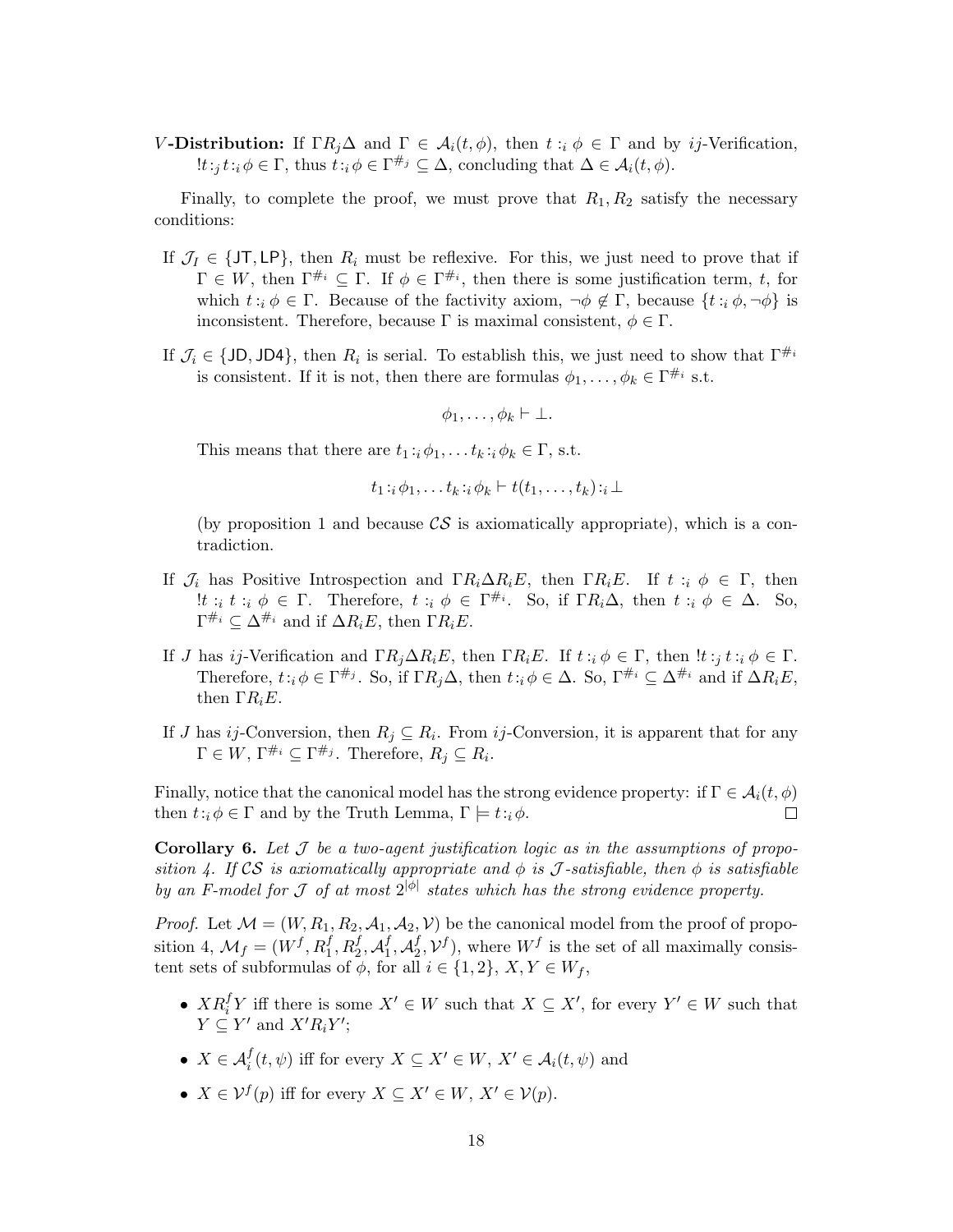Then, define  $\mathcal{M}_f \models \psi$  in the usual way as for models. Notice that since the elements of  $W_f$  are maximally consistent w.r.t. subformulas of  $\phi$ , for every set  $\Psi$  of subformulas of  $\phi$ ,  $\Psi \subseteq X \in W_f$  iff for every  $X \subseteq \Gamma \in W$ ,  $\Psi \subseteq \Gamma$ . Also, for every  $X \in W^f$ , let  $\overline{X} = \{ \psi \in L_2 | X \vdash \psi \}.$  Then, for every  $X, Y \in W_f$ , propositional variable p and  $t : \psi$ subformula of  $\phi$ ,  $X \in \mathcal{A}_i^f(t, \psi)$  iff  $t : i \psi \in X$ , and  $X \in \mathcal{V}^f(p)$  iff  $p \in X$ .

Furthermore,  $XR_i^fY$  iff  $\overline{X}^{\#_i} \subseteq \overline{Y}$ : if  $XR_i^fY$ , then there is some  $X' \in W$  such that  $X \subseteq X'$  and for every  $Y' \in W$  for which  $Y \subseteq Y'$ ,  $X'R_iY'$ . Then, for every  $Y' \in W$  for which  $Y \subseteq Y', \overline{X}^{\#_i} \subseteq X'^{\#_i} \subseteq Y', \text{ so } \overline{X}^{\#_i} \subseteq \overline{Y}.$  On the other hand, if  $\overline{X}^{\#_i} \subseteq \overline{Y}$ , then let  $G = \overline{X} \cup \{\neg t :_j \psi \in L_2 | t :_j \psi \notin \overline{X} \}$ . Then G is consistent (let  $\mathcal{A}_j^G(t, \psi) = \text{true}$  iff  $t:j \,\psi \in G$ , so  $(\mathcal{A}^G,\mathcal{V}^f) \models G$  and can be expanded to a maximally consistent  $X' \in W$ .  $X'^{\#_i} = \overline{X}^{\#_i} \subseteq \overline{Y} \subseteq Y'$  for every  $Y' \in W$  for which  $Y \subseteq Y'$ . Thus,  $XR_i^fY$ .

It is not hard to follow the proof of lemma 5 to prove that for every subformula  $\psi$  of  $\phi$  and  $X \in W^f$ ,  $X \models \psi$  iff  $\psi \in X$  and then continue by following the proof of proposition 4 to complete this one. proposition 4 to complete this one.

Now we take cases and look at each logic. As in the definition of F-models, let  $\mathcal{J}_1,\mathcal{J}_2\in\{\text{J},\text{JD},\text{JT},\text{J4},\text{JD4},\text{LP}\}\text{, } \times_{\text{o}}\in\{\times,\times_{\text{I}},\times_{\text{II}},\times_{\text{C}},\times_{\text{CC}}\}\text{, } J=(\mathcal{J}_1\times_{\text{o}}\mathcal{J}_2)_{\text{CS}}\text{.}$ 

No interactions:  $\times_{\circ} = \times$ . In this case, since there are no interactions we simply use the usual rule for w F t:<sub>i</sub> $\psi$  that gives w F  $*_i(t, \psi)$  and one rule for each agent *i* depending on what  $\mathcal{J}_i$  is. These are given in the following together with the corresponding  $\mathcal{J}_i$ . The reasoning follows the one for the case of  $(JD^2)_{CS}$ , except for the case when  $\mathcal{J}_i = JD4$ , where when we construct an accepting branch from a model (of finite states and with the strong evidence property), we can use lemma 3, which holds for  $R_i$  and thus if we map w to a we map w.i to some b such that  $aR_i bR_i b$ .

| $w T t : i \phi$ | $w T t : i \phi$ | $w T t : i \phi$ | $w T t : i \phi$ | $w T t : i \phi$ | $w T \phi$ | $w T \phi$ | $w T \phi$ | $w T \phi$ | $w T \phi$ | $w T \phi$ | $w T \phi$ | $w T \phi$ | $w T \phi$ | $w T \phi$ | $w T \phi$ | $w T \phi$ | $w T \phi$ | $w T \phi$ | $w T \phi$ | $w T \phi$ | $w T \phi$ | $w T \phi$ | $w T \phi$ | $w T \phi$ | $w T \phi$ | $w T \phi$ | $w T \phi$ | $w T \phi$ | $w T \phi$ | $w T \phi$ | $w T \phi$ | $w T \phi$ | $w T \phi$ | $w T \phi$ | $w T \phi$ | $w T \phi$ | $w T \phi$ | $w T \phi$ | $w T \phi$ | $w T \phi$ | $w T \phi$ | $w T \phi$ | $w T \phi$ | $w T \phi$ | $w T \phi$ | $w T \phi$ | $w T \phi$ | $w T \phi$ | $w T \phi$ | $w T \phi$ | $w T \phi$ | $w T \phi$ | $w T \phi$ | $w T \phi$ | $w T \phi$ | $w T \phi$ |
|------------------|------------------|------------------|------------------|------------------|------------|------------|------------|------------|------------|------------|------------|------------|------------|------------|------------|------------|------------|------------|------------|------------|------------|------------|------------|------------|------------|------------|------------|------------|------------|------------|------------|------------|------------|------------|------------|------------|------------|------------|------------|------------|------------|------------|------------|------------|------------|------------|------------|------------|------------|------------|------------|------------|------------|------------|------------|------------|
|------------------|------------------|------------------|------------------|------------------|------------|------------|------------|------------|------------|------------|------------|------------|------------|------------|------------|------------|------------|------------|------------|------------|------------|------------|------------|------------|------------|------------|------------|------------|------------|------------|------------|------------|------------|------------|------------|------------|------------|------------|------------|------------|------------|------------|------------|------------|------------|------------|------------|------------|------------|------------|------------|------------|------------|------------|------------|------------|

Verification:  $x_{\circ} = x_!$  or  $x_{\circ} = x_{\circ}$ . When  $x_{\circ} = x_{\circ}$  and  $\mathcal{J}_1$ ,  $\mathcal{J}_2$  are among JD, JT,  $JD4$ , and  $LP$ , it is not hard to see that lemma 2 is true for  $J$  as well and we can thus give tableau rules similar to the ones for  $(JD_{!!}^2)_{CS}$ .<sup>8</sup> On the other hand if one of the two agents is based on J or J4, then we can use the same rules and reasoning as for the case when  $x_{\circ} = x$ . Thus we only examine the cases when  $x_{\circ} = x_1$  and  $\mathcal{J}_1, \mathcal{J}_2 \in \{JD, JT, JD4, LP\}$ . For these cases we can use the same rules as in the case where  $\times$ ° =  $\times$  for  $\mathcal{J}_2$  as well as

<sup>&</sup>lt;sup>8</sup>In fact if one of  $\mathcal{J}_1, \mathcal{J}_2$  is JT or LP, then only up to two worlds are required in the model, as these logics require reflexivity and not seriality of their accessibility relation.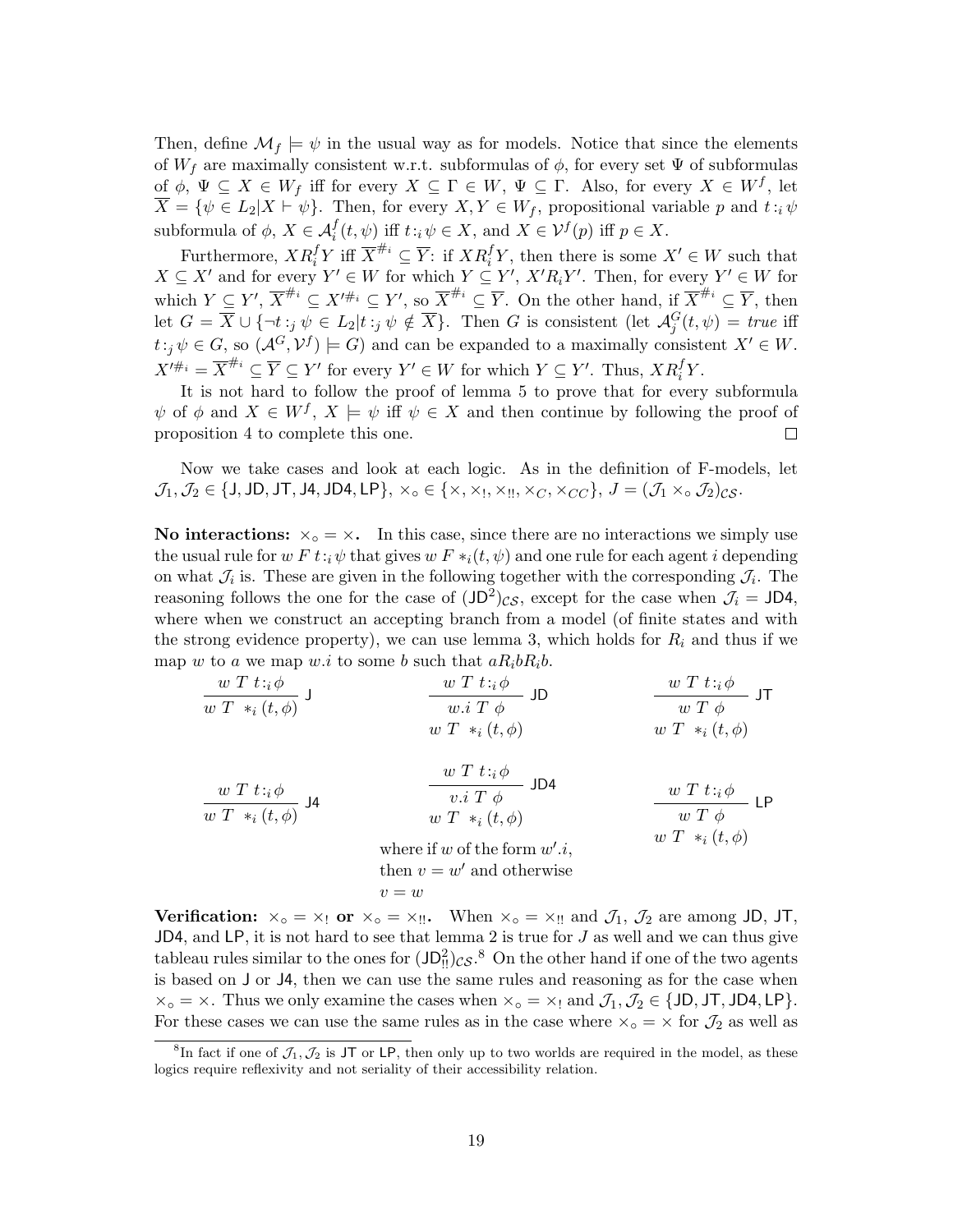one of the following two rules for  $\mathcal{J}_1$ . The first should be used if  $\mathcal{J}_1 = JD$ , the second one if  $\mathcal{J}_1 \in \{JT, LP\}$  and the third one should be used if  $\mathcal{J}_1 = JD4$ .

$$
\begin{array}{c|c}\n w T t : {}_{1}\phi \\
 \hline\n w.s.1 T \phi \\
 w T *_{1}(t, \phi) \\
 \end{array}\n \qquad\n \begin{array}{c|c}\n w T t : {}_{1}\phi \\
 \hline\n w.s T \phi \\
 \hline\n w T *_{1}(t, \phi) \\
 \end{array}\n \qquad\n \begin{array}{c|c}\n w T t : {}_{1}\phi \\
 \hline\n v.1 T \phi \\
 \hline\n w T *_{1}(t, \phi)\n \end{array}
$$

where for the first two rules,  $s \in 2^*$  and w.s has already appeared and for the third one, either w of the form 0.a, where  $a \in 2^*$  and  $v = w.s$  where  $s \in 2^*$  and w.s has already appeared, or w of the form  $0.w_1.1.w_2$  (and  $w_1, w_2 \in 2^*$ ) and  $v = 0.w_1$ .

The argument for this case is similar to the ones that have already been covered. To justify the third rule, which is different from the ones we have encountered, we give the following lemma:

**Lemma 7.**  $9$  Let  $\mathcal{J}_2 \in \{JD, JT, JD4, LP\}$  and  $J = (JD4 \times_1 \mathcal{J}_2)_{CS}$ , where CS axiomatically appropriate. Let  $\mathcal{F} = (W, R_1, R_2)$  be a finite J-frame. Then, for every  $u \in W$  there is some  $v \in W$  such that  $uR_1vR_1v$  and for every  $x, y \in W$ , if  $x, vR_1y$ , then  $xR_1v$ .

*Proof.* Let  $uR_1v_1$ . For every  $k \in \mathbb{N}$ , if there is some  $x, y \in W$ , where  $x, v_kR_1y$ , and not  $xR_1v_k$ , then let  $v_{k+1} = y$  (notice that then for every  $a \in W$ , if  $v_{k+1}R_1a$ , then  $xR_1a$ ), otherwise  $v_{k+1} = v_k$ . Since W is finite, there is some  $l \in \mathbb{N}$ , such that for every  $k \leq l$ ,  $v_k = v_l$ .  $v_k = v_l$ .

Then, when constructing a branch from a model, we map  $w.1$  to such a v and when we construct a model from an accepting branch, we can define  $W$  to be the set of all world prefixes that appear in the branch as well as 0.s.1 for every  $s \in 2^*$  such that no world prefix  $0.s.i$  where  $i \in \{1,2\}$  appears and

$$
R_1 = \{(w, w.u.1) \in W^2\} \cup \{(w.1.u, w.1) \in W^2\}.
$$

**Conversion:**  $\times_{\circ} = \times_C$ . If  $\mathcal{J}_2 \in \{J\mathsf{T}, \mathsf{LP}\}\$  then  $J \vdash t :_1 \phi \to \phi$ . Thus if  $\mathcal{J}_1 \in \{J\mathsf{D}, J\mathsf{D}4\}$ , then the Consistency condition of M-models is redundant and thus we can use the tableau rules based on M-models we already used for  $((\mathcal{J}_1 +$  Factivity)  $\times_C \mathcal{J}_2)$ . The cases  $\mathcal{J}_1 \in \{J, JD, JT\}$  or  $\mathcal{J}_2 \in \{J, JT, JD4, LP\}$  are left to the reader and the only cases that will interest us are the ones where  $\mathcal{J}_2 = JD$  and  $\mathcal{J}_1 \in \{J4, JD4, LP\}$ . In fact, for these cases and in contrast to all other cases we have studied, J-satisfiability is **PSPACE-complete.** We provide the following tableau rules for  $(JD4 \times_C JD)_{CS}$ , leaving to the reader to complete the proof and to adjust these to the other cases. Notice that we can keep exactly one world-prefix in memory each time: the only part of the process which is affected by the frame is the application of rules  $\ast \text{Dis}(\mathcal{F})$  and  $\ast \text{V-Dis}(\mathcal{F})$ , but these can only be applied to a  $*_1(t, \psi)$ , which means we can push all applications  $*Dis(\mathcal{F})$  and  $*V-Dis(\mathcal{F})$  to the leaves of the  $*$ -derivation, where they are unnecessary, as we can see from the following rules. Since all prefixes are 0.2 . . . 2, we don't even need to keep the prefix as is in memory, just its length, which gives us a bound on the space we use. The proof of PSPACE-hardness for  $(JDA \times_C JD)_{CS}$ -satisfiability then follows.

<sup>&</sup>lt;sup>9</sup>Notice that this lemma also applies to the case of  $(JD4_i^2)c_s$ . Using it would make proving a polynomial bound on the number of world prefixes easier.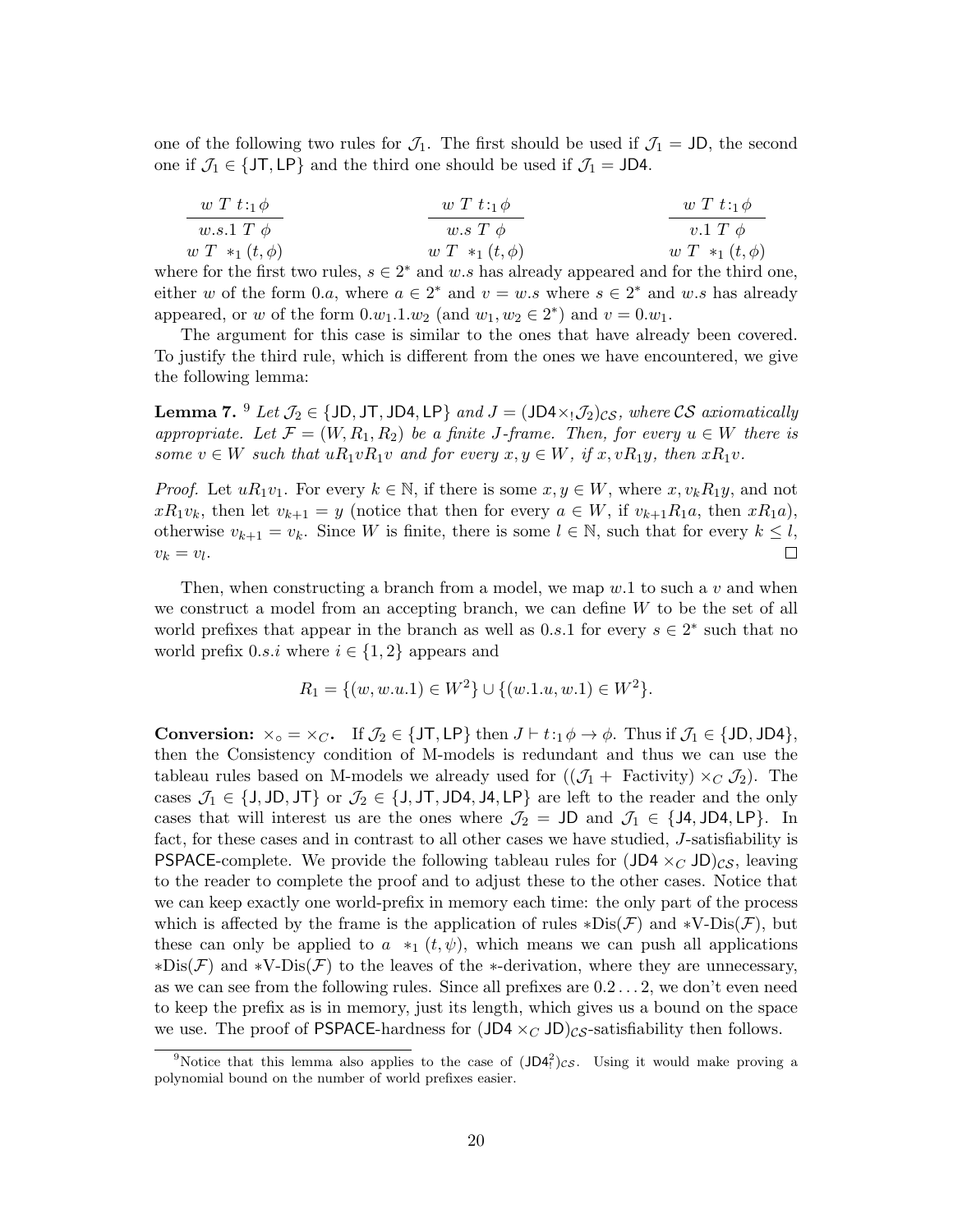| $w T t :_2 \phi$                   | $w T t : A \phi$                                                        | $w T \Box \alpha$<br>$w.2 T \alpha$<br>$w.2 T \Box \alpha$                                       |
|------------------------------------|-------------------------------------------------------------------------|--------------------------------------------------------------------------------------------------|
| $w.2 T \phi$<br>$w T *_2(t, \phi)$ | $w T *_{1} (t, \phi)$<br>$w T \Box \phi$<br>$w T \square *_1 (t, \phi)$ | where $w.2$ has already<br>appeared and $\alpha$ ei-<br>ther a formula or a $*$ -<br>expression. |

Informally,  $w T \Box \alpha$  stands for v "satisfies"  $\alpha$  for every  $wR_1v$ . When running the tableau we are not guaranteed it will terminate, but we can artificially terminate it after a sufficient length of prefixes is reached (exponential in  $|\phi|$ , enough to know we have reached the same set of expressions twice), or consider an infinite branch, closed under the rules. When constructing a model from a branch,  $W$  is the collection of prefixes (possibly infinite) and  $R_2 = \{(w, w.2) \in W^2\} \cup \{(w, w) \in W^2 | w.2 \notin W\}$  and  $R_1$  the transitive closure of  $R_2$ :  $\{(w, w.u) \in W^2 | u \neq \epsilon\} \cup \{(w, w) \in W^2 | w.2 \notin W\}.$ 

We now prove PSPACE-hardness for  $(JDA \times_C JD)_{CS}$ -satisfiability. The proof is by reduction from a deterministic Turing machine of two tapes (input and working tape) using polynomial space. It closely resembles the one in [9] and has been used in [2] in a more general form to prove similar results. Let the machine be  $(Q, \Sigma, \delta, s)$ , where Q the set of states,  $\Sigma$  the alphabet,  $\delta$  the transition function and s the initial state. Let  $x = x_1x_2\cdots x_{|x|}$  be the input, where for every  $i \in \{1, 2, \ldots, |x|\}, x_i \in \Sigma$ . Since the Turing machine uses polynomial space, there is a polynomial  $p$ , such that the working tape only uses cells 1 to  $p(|x|)$  for an input x. For the input tape, we only need cells 0 through  $|x|+1$ , because the head does not go any further and an output tape is not needed, since we are interested only in decision problems. Therefore, there are  $Y, N \in Q$ , the accepting and rejecting states respectively. Let  $r_1 = \{0, 1, 2, \ldots, |x| + 1\}$ and  $r_2 = \{1, 2, \ldots, p(|x|)\}.$ 

- $t_1[i], t_2[j]$ , for every  $i \in r_1, j \in r_2$ ;  $t_1[i]$  will correspond to the head for the first tape pointing at cell i and similarly for  $t_2[j]$ ,
- $\sigma_1[a, i], \sigma_2[a, j]$ , for every  $a \in \Sigma$ ,  $i \in r_1, j \in r_2$ ;  $\sigma_1[a, i]$  will correspond to cell i in the first tape having the symbol a and similarly for  $\sigma_2[a, j]$  and the second tape,
- $q[a]$ , for every  $a \in Q$ ;  $q[a]$  means the machine is currently in state a.

We need the following formulas. Intuitively, a state in a model for  $\phi$  corresponds to a configuration of our Turing machine.  $q$  ensures there is exactly one state at every configuration;  $\sigma$  that there is exactly one symbol at every position of every tape; t that for each tape the head is located at exactly one position;  $\sigma'$  ensures that the only symbols that can change from one configuration to the next are the ones located in a position the head points at; ac ensures we never reach a rejecting state (therefore the machine accepts); st starts the computation at the starting configuration of the machine; finally, d ensures for each configuration that the next one is given by the transition function. Then, if  $com = q \wedge \sigma \wedge t \wedge \sigma' \wedge ac \wedge d$ ,

$$
\phi = st \wedge com \wedge x :_{1} com
$$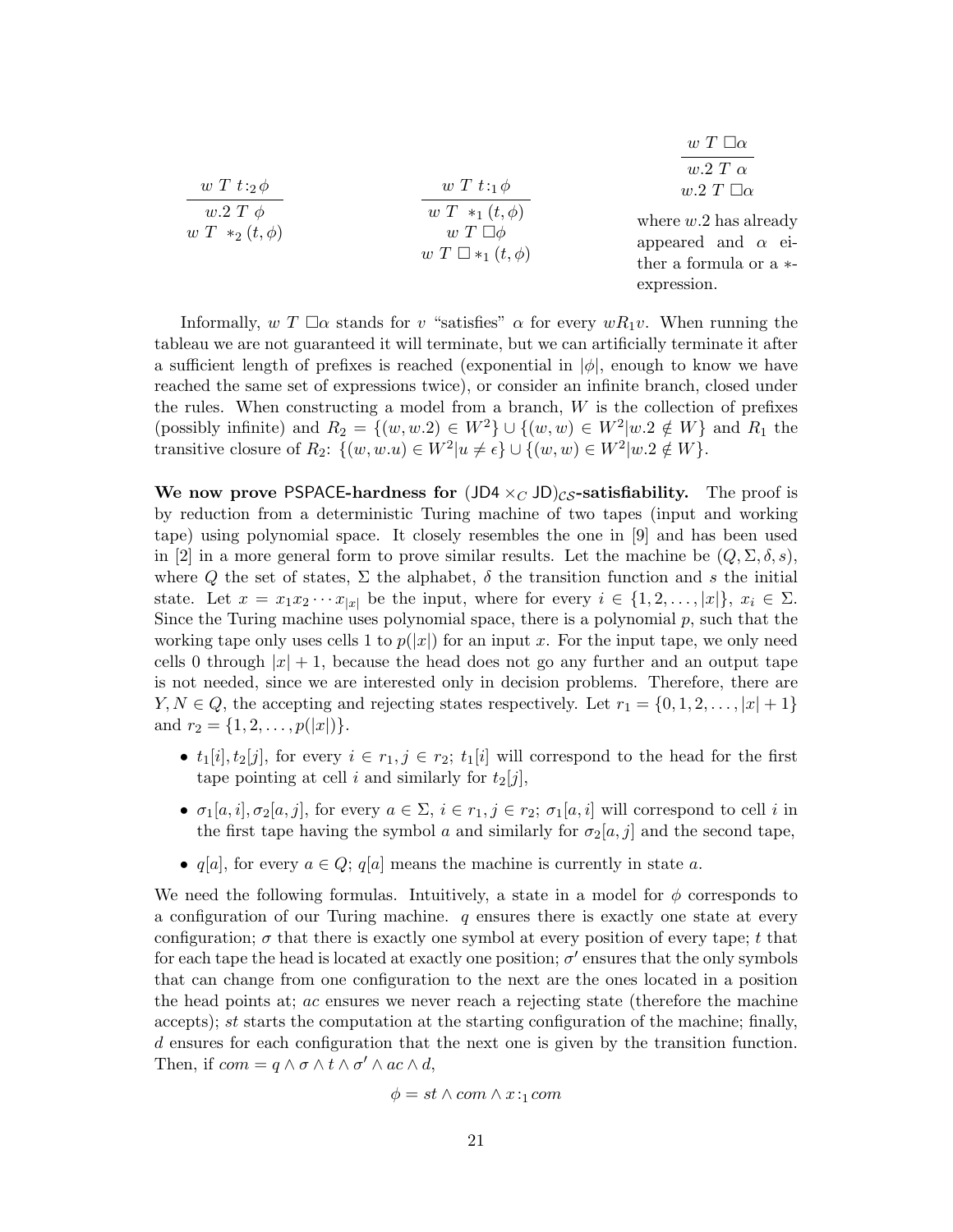$$
q = \left(\bigvee_{a \in Q} q[a] \right) \wedge \bigwedge_{\substack{a,b \in Q, \\ a \neq b}} \neg (q[a] \wedge q[b])
$$
  

$$
\sigma = \bigwedge_{\substack{j \in \{1,2\}, \\ i \in r_j}} \left[ \left(\bigvee_{a \in \Sigma} \sigma_j[a,i] \right) \wedge \bigwedge_{\substack{a,b \in \Sigma, \\ a \neq b}} \neg (\sigma_j[a] \wedge \sigma_j[b]) \right]
$$
  

$$
t = \bigwedge_{j \in \{1,2\}} \left[ \left(\bigvee_{i \in r_j} t_j[i] \right) \wedge \bigwedge_{\substack{i,k \in r_j \\ i \neq k}} \neg (t_j[i] \wedge t_j[k]) \right]
$$
  

$$
\sigma' = \bigwedge_{\substack{j \in \{1,2\}, \\ i,i' \in r_j, \\ a \in \Sigma}} \left[ (t_j[i] \wedge \sigma_j[a,i']) \rightarrow x :_2 \sigma_j[a,i'] \right]
$$

 $ac = \neg q[N],$  $st = \phi_{c_0}$ , where  $\phi_{c_0}$  describes the initial configuration of the machine,

$$
d = \bigwedge_{\substack{(a,i_1,i_2)\in E\times \Sigma\times \Sigma,\\j_1\in r_1,\\j_2\in r_2}} \left[\begin{array}{c}q[a]\wedge \sigma_1[i_1,j_1]\wedge \sigma_2[i_2,j_2]\wedge t_1[j_1]\wedge t_2[j_2]\longrightarrow\\x:_2(q[a_1]\wedge \sigma_2[k_1,j_2]\wedge t_1[j_1+m_1]\wedge t_2[j_2+m_2])\end{array}\right]
$$

where  $(a_1, k_1, m_1, m_2) = \delta(a, i_1, i_2)$ .

For every configuration  $c$  of the Turing machine, there is a formula that describes it. This formula is the conjunction of the following and from now and on it will be denoted as  $\phi_c: q[a],$  if a is the state of the machine in c;  $t_1[i]$  and  $t_2[j],$  if the first tape's head is on cell i and the second tape's head is on cell j;  $\sigma_1[a_1,i_1], \sigma_2[a_2,i_2]$ , if  $i_1 \in r_1, i_2 \in r_2$ and  $a_1$  is the symbol currently in cell  $i_1$  of the first tape and  $a_2$  is the symbol currently in cell  $i_2$  of the second tape. Then, st is  $\phi_{c_0}$ , where  $c_0$  is the initial configuration for the machine on input  $x$ .

*Claim:* If for some model  $\mathcal{M}, w \models \phi$  and for some u,  $wR_1u$  and  $u \models \phi_c$  and  $c_1$  is the next configuration from c, then there is some  $w, uR_1u_1$ , such that  $u_1 \models \phi_{c_1}$ .

From this claim, it immediately follows that if  $\phi$  is satisfiable, then the Turing machine accepts its input. We now prove the claim. Because of formulas  $q, \sigma, t$ , in every state v, such that  $wR_1v$ , there is exactly one  $\phi_c$  satisfied. There is some state  $u_1$ , (because of seriality of  $R_2$ ) such that  $wR_2u_1$  and if  $u_1 \models \phi_a$ , then because of d, a will differ from c in all respects  $\delta$  demands; furthermore, because of  $\sigma'$ , a differs only in the ways  $\delta$ demands. Therefore,  $a = c_1$ .

On the other hand, assuming that the Turing machine accepts  $x$ , given its computation path for x, we can construct the following model  $\mathcal{M} = (W, R_1, R_2, \mathcal{A}_1, \mathcal{A}_2, \mathcal{A}_3, \mathcal{V})$ for  $\phi$ . W is the set of configurations in the computation tree; let  $R_2$  be minimal such that if a is a configuration and b its next configuration, then  $aR_2b$ ; let  $R_1$  be the transitive closure of  $R_1$ .  $\mathcal{A}_i(t, \psi) = W$  for all  $i, t, \psi$ . V is defined to be such that  $\mathcal{M}, a \models \phi_a$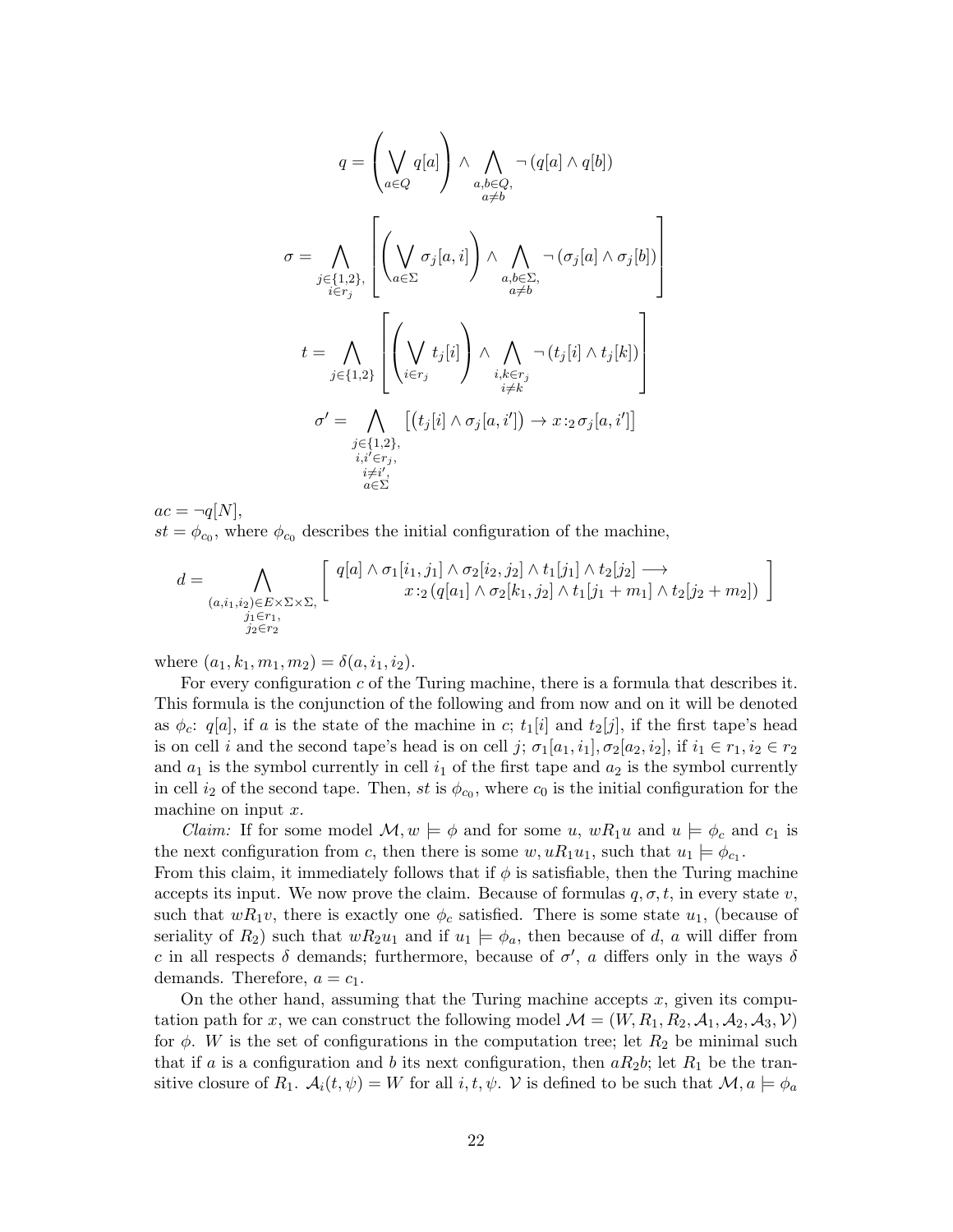(every  $\phi_a$  is a conjunction of propositional variables). Then, it is not hard to see that  $\mathcal{M}, c_0 \models \phi.$ 

To summarize the complexity results of this paper, we present the following theorem.

**Theorem 8.** Let  $\mathcal{J}_1, \mathcal{J}_2 \in \{J, JD, JT, JA, JD4, LP\}$ ,  $\times_{\mathfrak{g}} \in \{\times, \times_1, \times_{\mathfrak{g}}, \times_{\mathfrak{g}}, \times_{\mathfrak{g}}\}$ , and  $J = (\mathcal{J}_1 \times_{\text{o}} \mathcal{J}_2)_{\text{CS}}$ , where CS a schematic, axiomatically appropriate constant specification. If  $\mathcal{J}_2 = \textsf{JD}, \ \mathcal{J}_1 \in \{\textsf{JA}, \textsf{JD4}, \textsf{LP}\}$  and  $\times_{\textsf{o}} = \times_C$ , then J-satisfiability is PSPACEcomplete. In every other case, J-satisfiability is in  $\Sigma_2^p$ .

### References

- [1] Antonis Achilleos. A complexity question in justification logic. In Proceedings of the 18th international conference on Logic, language, information and computation, WoLLIC'11, pages 8–19, Berlin, Heidelberg, 2011. Springer-Verlag.
- [2] Antonis Achilleos. Modal logics with hard diamond-free fragments. CoRR, abs/1401.5846, 2014.
- [3] Sergei Artemov. Operational modal logic. Technical Report MSI 95–29, Cornell University, December 1995.
- [4] Sergei Artemov. Explicit provability and constructive semantics. Bulletin of Symbolic Logic, 7(1):1–36, March 2001.
- [5] Sergei Artemov. The logic of justification. The Review of Symbolic Logic, 1(4):477– 513, December 2008.
- [6] Sergei Artemov and Roman Kuznets. Logical omniscience as a computational complexity problem. In Aviad Heifetz, editor, TARK, pages 14–23, 2009.
- [7] Vladimir N. Brezhnev. On explicit counterparts of modal logics. Technical Report CFIS 2000–05, Cornell University, 2000.
- [8] Samuel Bucheli, Roman Kuznets, and Thomas Studer. Justifications for common knowledge. Journal of Applied Non-Classical Logics, 21(1):35–60, January–March 2011.
- [9] Michael J Fischer and Richard E Ladner. Propositional dynamic logic of regular programs. Journal of computer and system sciences, 18(2):194–211, 1979.
- [10] Melvin Fitting. The logic of proofs, semantically. Annals of Pure and Applied Logic, 132(1):1–25, February 2005.
- [11] Nikolai V. Krupski. On the complexity of the reflected logic of proofs. Theoretical Computer Science, 357(1–3):136–142, July 2006.
- [12] Roman Kuznets. On the complexity of explicit modal logics. In Peter Clote and Helmut Schwichtenberg, editors, CSL, volume 1862 of Lecture Notes in Computer Science, pages 371–383. Springer, 2000. Errata concerning the explicit counterparts of  $D$  and  $D<sub>4</sub>$  are published as [14].